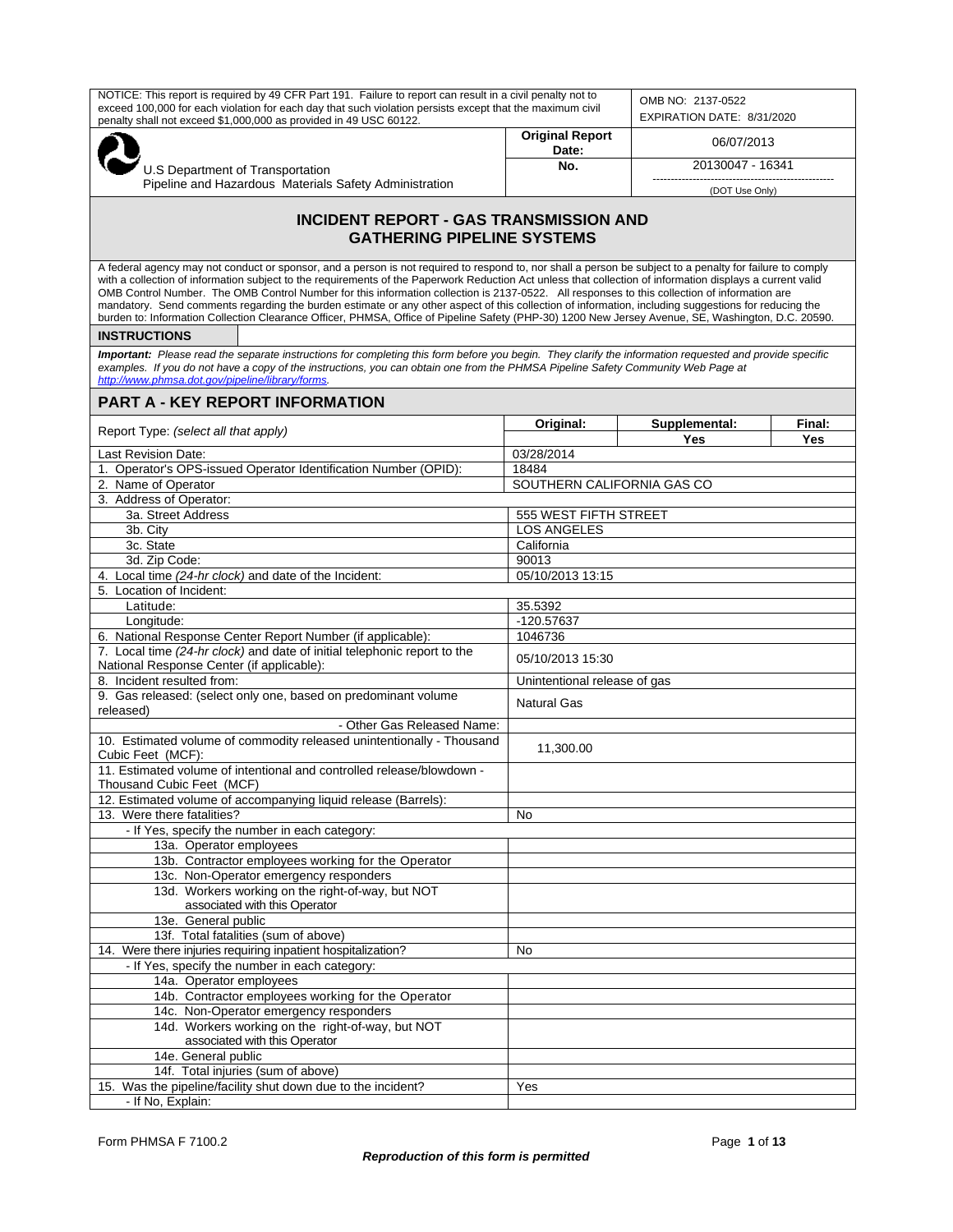| - If Yes, complete Questions 15a and 15b: (use local time, 24-hr clock)    |                                         |  |
|----------------------------------------------------------------------------|-----------------------------------------|--|
| 15a. Local time and date of shutdown                                       | 05/10/2013 16:33                        |  |
| 15b. Local time pipeline/facility restarted                                | 05/12/2013 23:00                        |  |
| - Still shut down? (* Supplemental Report Required)                        |                                         |  |
| 16. Did the gas ignite?                                                    | No                                      |  |
| 17. Did the gas explode?                                                   | <b>No</b>                               |  |
| 18. Number of general public evacuated:                                    | 0                                       |  |
| 19. Time sequence (use local time, 24-hour clock):                         |                                         |  |
| 19a. Local time operator identified Incident- effective 10-2014,           | 05/10/2013 13:15                        |  |
| changed from "Incident" to "failure"                                       |                                         |  |
| 19b. Local time operator resources arrived on site                         | 05/10/2013 14:00                        |  |
| <b>PART B - ADDITIONAL LOCATION INFORMATION</b>                            |                                         |  |
|                                                                            |                                         |  |
| 1. Was the origin of the Incident onshore?                                 | Yes                                     |  |
| - Yes (Complete Questions 2-12)                                            |                                         |  |
| - No (Complete Questions 13-15)                                            |                                         |  |
| If Onshore:                                                                |                                         |  |
| 2. State:                                                                  | California                              |  |
| 3. Zip Code:                                                               | 93465                                   |  |
| 4. City                                                                    | Templeton                               |  |
| 5. County or Parish                                                        | San Luis Obispo                         |  |
| 6. Operator designated location                                            | Milepost/Valve Station                  |  |
| Specify:                                                                   | 53.90                                   |  |
| 7. Pipeline/Facility name:                                                 | Line 44-1008                            |  |
| 8. Segment name/ID:                                                        |                                         |  |
| 9. Was Incident on Federal land, other than the Outer Continental Shelf    |                                         |  |
| (OCS)?                                                                     | No.                                     |  |
| 10. Location of Incident :                                                 | Pipeline Right-of-way                   |  |
| 11. Area of Incident (as found):                                           | Underground                             |  |
| Specify:                                                                   | Under soil                              |  |
| Other - Describe:                                                          |                                         |  |
| Depth-of-Cover (in):                                                       | 32                                      |  |
| 12. Did Incident occur in a crossing?                                      | No                                      |  |
| - If Yes, specify type below:                                              |                                         |  |
| - If Bridge crossing -                                                     |                                         |  |
| Cased/ Uncased:                                                            |                                         |  |
| - If Railroad crossing -                                                   |                                         |  |
| Cased/ Uncased/ Bored/drilled                                              |                                         |  |
| - If Road crossing -                                                       |                                         |  |
| Cased/ Uncased/ Bored/drilled                                              |                                         |  |
|                                                                            |                                         |  |
| - If Water crossing -                                                      |                                         |  |
| Cased/ Uncased                                                             |                                         |  |
| Name of body of water (If commonly known):                                 |                                         |  |
| Approx. water depth (ft) at the point of the Incident:                     |                                         |  |
| Select:                                                                    |                                         |  |
| If Offshore:<br>13. Approx. water depth (ft) at the point of the Incident: |                                         |  |
|                                                                            |                                         |  |
| 14. Origin of Incident:<br>- If "In State waters":                         |                                         |  |
| - State:                                                                   |                                         |  |
| - Area:                                                                    |                                         |  |
| - Block/Tract #:                                                           |                                         |  |
| - Nearest County/Parish:                                                   |                                         |  |
| - If "On the Outer Continental Shelf (OCS)":                               |                                         |  |
| - Area:                                                                    |                                         |  |
| $-$ Block $#$ :                                                            |                                         |  |
| 15. Area of Incident:                                                      |                                         |  |
| <b>PART C - ADDITIONAL FACILITY INFORMATION</b>                            |                                         |  |
| 1. Is the pipeline or facility: - Interstate - Intrastate                  | Intrastate                              |  |
| 2. Part of system involved in Incident:                                    | Onshore Pipeline, Including Valve Sites |  |
| 3. Item involved in Incident:                                              | Pipe                                    |  |
|                                                                            |                                         |  |
| - If Pipe - Specify:                                                       | Pipe Body                               |  |
| 3a. Nominal diameter of pipe (in):                                         | 10                                      |  |
| 3b. Wall thickness (in):                                                   | .250                                    |  |
| 3c. SMYS (Specified Minimum Yield Strength) of pipe (psi):                 | 24,000                                  |  |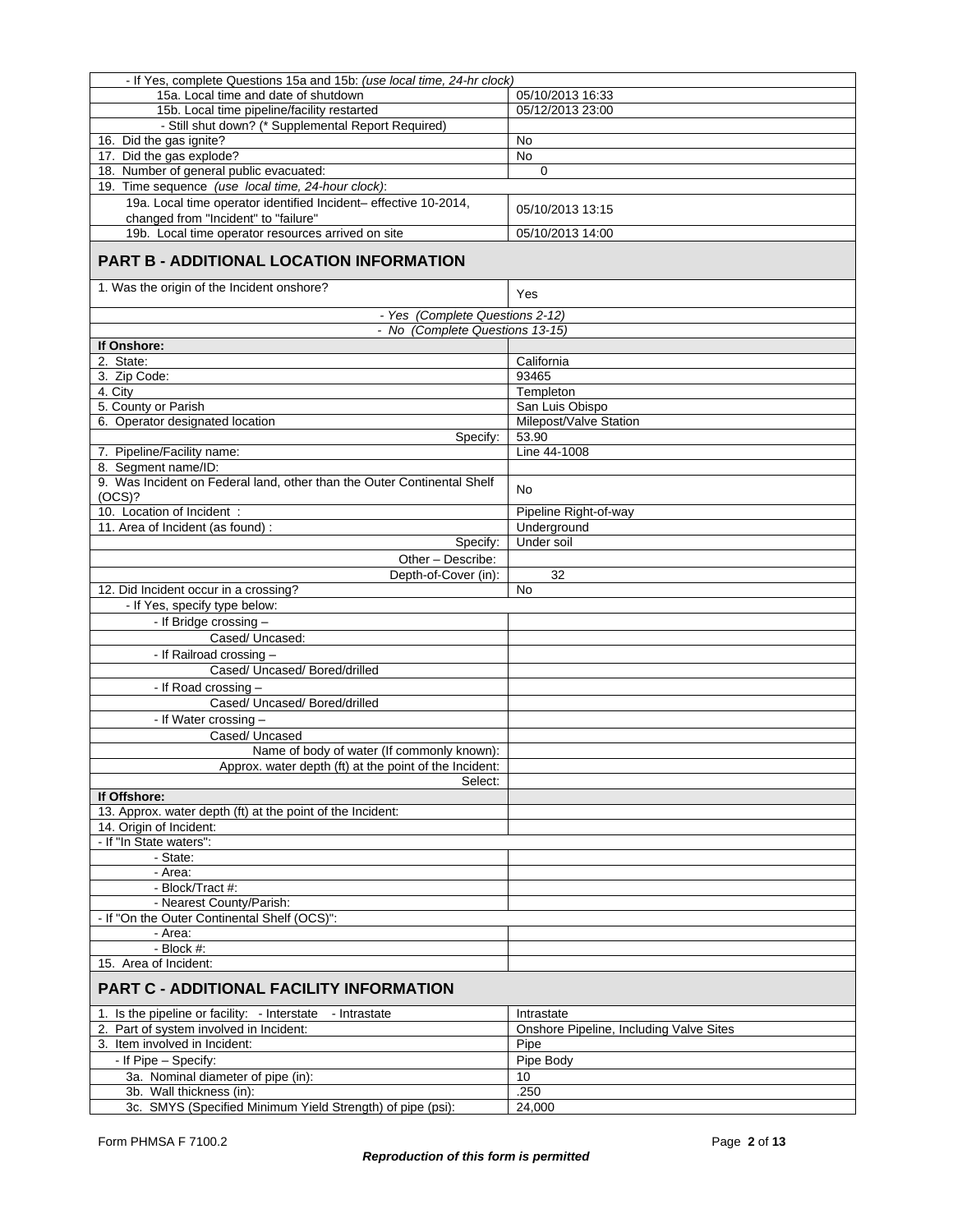| 3d. Pipe specification:                                                                                               | Unknown                              |
|-----------------------------------------------------------------------------------------------------------------------|--------------------------------------|
| 3e. Pipe Seam - Specify:                                                                                              | Longitudinal ERW - Unknown Frequency |
| - If Other, Describe:                                                                                                 |                                      |
| 3f. Pipe manufacturer:                                                                                                | Unknown                              |
| 3g. Year of manufacture:                                                                                              | 1932                                 |
| 3h. Pipeline coating type at point of Incident - Specify:                                                             | None                                 |
| - If Other, Describe:                                                                                                 |                                      |
| - If Weld, including heat-affected zone - Specify:                                                                    |                                      |
| - If Other, Describe:                                                                                                 |                                      |
| - If Valve - Specify:                                                                                                 |                                      |
| - If Mainline - Specify:                                                                                              |                                      |
| - If Other, Describe:                                                                                                 |                                      |
| 3i. Mainline valve manufacturer:                                                                                      |                                      |
| 3j. Year of manufacture:                                                                                              |                                      |
| - If Other, Describe:                                                                                                 |                                      |
| 4. Year item involved in Incident was installed:                                                                      | 1932                                 |
| 5. Material involved in Incident:                                                                                     | Carbon Steel                         |
| - If Material other than Carbon Steel or Plastic - Specify:                                                           |                                      |
| 6. Type of Incident involved:                                                                                         | <b>Mechanical Puncture</b>           |
| - If Mechanical Puncture - Specify Approx. size:                                                                      |                                      |
| in. (axial) by                                                                                                        | 8.00                                 |
| in. (circumferential)                                                                                                 | 11.00                                |
| - If Leak - Select Type:                                                                                              |                                      |
| - If Other - Describe:                                                                                                |                                      |
| - If Rupture - Select Orientation:                                                                                    |                                      |
| - If Other - Describe:                                                                                                |                                      |
| Approx. size: in. (widest opening):                                                                                   |                                      |
| by in. (length circumferentially or axially):                                                                         |                                      |
| - If Other - Describe:                                                                                                |                                      |
|                                                                                                                       |                                      |
|                                                                                                                       |                                      |
| <b>PART D - ADDITIONAL CONSEQUENCE INFORMATION</b>                                                                    |                                      |
| 1. Class Location of Incident:                                                                                        | Class 1 Location                     |
|                                                                                                                       |                                      |
| 2. Did this Incident occur in a High Consequence Area (HCA)?                                                          | No                                   |
| - If Yes:                                                                                                             |                                      |
| 2a. Specify the Method used to identify the HCA:                                                                      |                                      |
| 3. What is the PIR (Potential Impact Radius) for the location of this                                                 |                                      |
| Incident?<br>Feet:                                                                                                    | 148                                  |
|                                                                                                                       |                                      |
| 4. Were any structures outside the PIR impacted or otherwise damaged                                                  | <b>No</b>                            |
| due to heat/fire resulting from the Incident?                                                                         |                                      |
| 5. Were any structures outside the PIR impacted or otherwise damaged<br>NOT by heat/fire resulting from the Incident? | No                                   |
| 6. Were any of the fatalities or injuries reported for persons located                                                |                                      |
| outside the PIR?                                                                                                      | No                                   |
| <b>Estimated Property Damage:</b>                                                                                     |                                      |
| 7a. Estimated cost of public and non-Operator private                                                                 |                                      |
| property damage paid/reimbursed by the Operator - effective 6-                                                        | \$<br>0                              |
| 2011, "paid/reimbursed by the Operator" removed                                                                       |                                      |
| Estimated cost of gas released unintentionally - effective 6-2011,                                                    |                                      |
| moved to item 7f                                                                                                      |                                      |
| Estimated cost of gas released during intentional and controlled                                                      |                                      |
| blowdown - effective 6-2011, moved to item 7g                                                                         |                                      |
| 7b. Estimated cost of Operator's property damage & repairs                                                            | \$<br>250,000                        |
| 7c. Estimated cost of Operator's emergency response                                                                   | \$<br>1,000                          |
| 7d. Estimated other costs                                                                                             | \$<br>0                              |
| Describe:                                                                                                             |                                      |
| 7e. Property damage subtotal (sum of above)                                                                           | \$251,000                            |
| <b>Cost of Gas Released</b>                                                                                           |                                      |
|                                                                                                                       |                                      |
| 7f. Estimated cost of gas released unintentionally                                                                    | \$<br>68,000                         |
| 7g. Estimated cost of gas released during intentional and                                                             | \$<br>0                              |
| controlled blowdown<br>7h. Total estimated cost of gas released (sum of 7.f & 7.g above)                              | \$<br>68,000                         |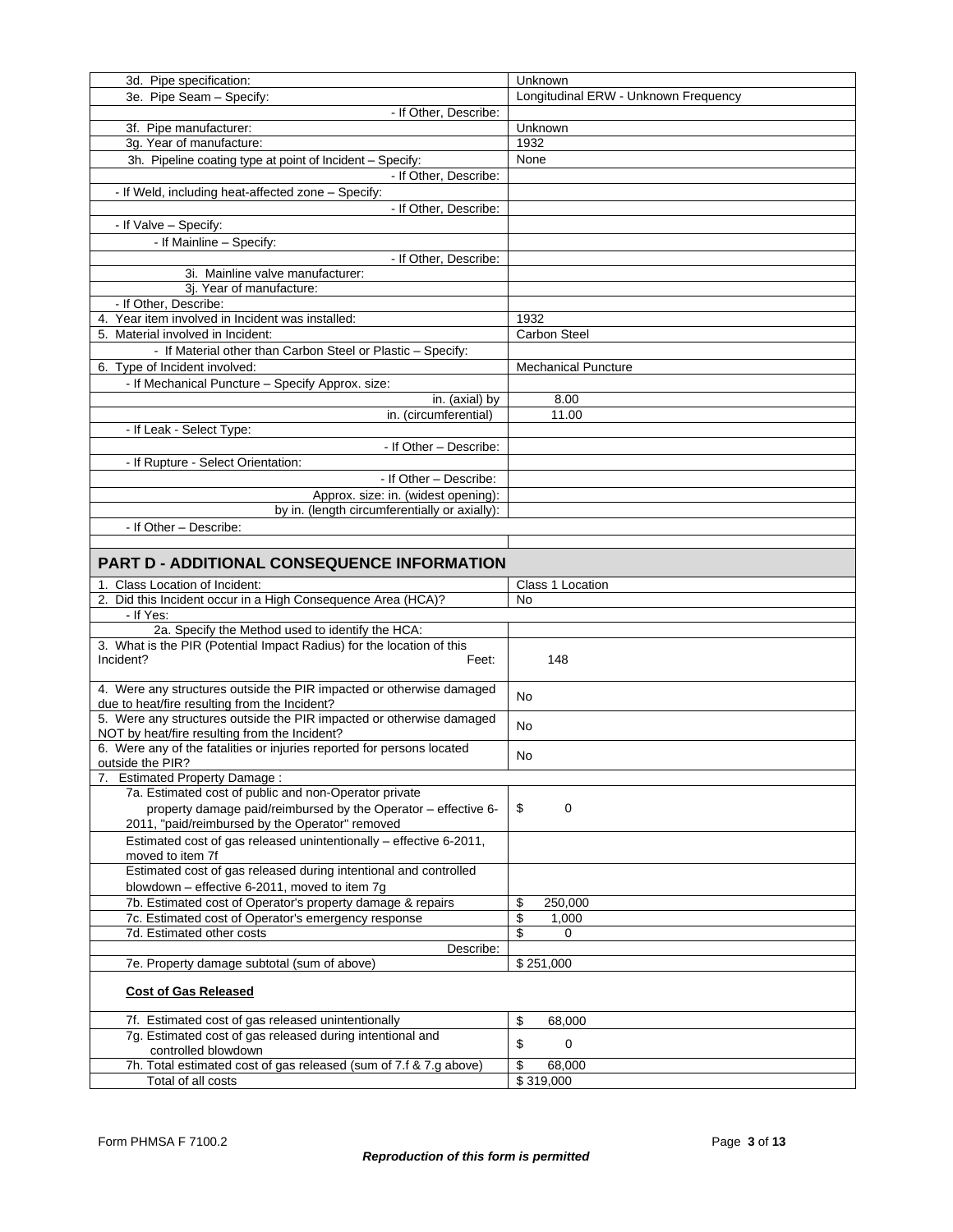| <b>PART E - ADDITIONAL OPERATING INFORMATION</b>                                                                                                                 |                                                                                      |
|------------------------------------------------------------------------------------------------------------------------------------------------------------------|--------------------------------------------------------------------------------------|
| 1. Estimated pressure at the point and time of the Incident (psig):                                                                                              | 362.00                                                                               |
| 2. Maximum Allowable Operating Pressure (MAOP) at the point and<br>time of the Incident (psig):                                                                  | 400.00                                                                               |
| Added 10-2014 2a. MAOP established by 49 CFR section:                                                                                                            | Not on OMB-approved form when submitted                                              |
| - If Other, specify:                                                                                                                                             |                                                                                      |
| 3. Describe the pressure on the system or facility relating to the<br>Incident:                                                                                  | Pressure did not exceed MAOP                                                         |
| 4. Not including pressure reductions required by PHMSA regulations                                                                                               |                                                                                      |
| (such as for repairs and pipe movement), was the system or facility<br>relating to the Incident operating under an established pressure                          | No                                                                                   |
| restriction with pressure limits below those normally allowed by the<br>MAOP?                                                                                    |                                                                                      |
| - If Yes - (Complete 4a and 4b below)                                                                                                                            |                                                                                      |
| 4a. Did the pressure exceed this established pressure<br>restriction?                                                                                            |                                                                                      |
| 4b. Was this pressure restriction mandated by PHMSA or the<br>State?                                                                                             |                                                                                      |
| 5. Was "Onshore Pipeline, Including Valve Sites" OR "Offshore Pipeline,<br>Including Riser and Riser Bend" selected in PART C, Question 2?                       | Yes                                                                                  |
| - If Yes - (Complete 5a. - 5e. below):                                                                                                                           |                                                                                      |
| 5a. Type of upstream valve used to initially isolate release source:                                                                                             |                                                                                      |
| 5b. Type of downstream valve used to initially isolate release                                                                                                   |                                                                                      |
| source:<br>5c. Length of segment isolated between valves (ft):                                                                                                   |                                                                                      |
| 5d. Is the pipeline configured to accommodate internal inspection                                                                                                |                                                                                      |
| tools?                                                                                                                                                           | No                                                                                   |
| - If No - Which physical features limit tool accommodation? (select all that apply)                                                                              |                                                                                      |
| - Changes in line pipe diameter                                                                                                                                  |                                                                                      |
| - Presence of unsuitable mainline valves                                                                                                                         | Yes                                                                                  |
| - Tight or mitered pipe bends<br>- Other passage restrictions (i.e. unbarred tee's, projecting                                                                   |                                                                                      |
| instrumentation, etc.)<br>- Extra thick pipe wall (applicable only for magnetic flux                                                                             |                                                                                      |
| leakage internal inspection tools)                                                                                                                               |                                                                                      |
| - Other                                                                                                                                                          |                                                                                      |
| - If Other, Describe:                                                                                                                                            |                                                                                      |
| 5e. For this pipeline, are there operational factors which<br>significantly complicate the execution of an internal inspection tool<br>run?                      | No                                                                                   |
| - If Yes, which operational factors complicate execution? (select all that apply)                                                                                |                                                                                      |
| - Excessive debris or scale, wax, or other wall build-up                                                                                                         |                                                                                      |
| - Low operating pressure(s)                                                                                                                                      |                                                                                      |
| - Low flow or absence of flow                                                                                                                                    |                                                                                      |
| - Incompatible commodity<br>- Other                                                                                                                              |                                                                                      |
| - If Other, Describe:                                                                                                                                            |                                                                                      |
| 5f. Function of pipeline system:                                                                                                                                 | Transmission Line of Distribution System                                             |
| 6. Was a Supervisory Control and Data Acquisition (SCADA)-based                                                                                                  | No                                                                                   |
| system in place on the pipeline or facility involved in the Incident?<br>- If Yes:                                                                               |                                                                                      |
| 6a. Was it operating at the time of the Incident?                                                                                                                |                                                                                      |
| 6b. Was it fully functional at the time of the Incident?                                                                                                         |                                                                                      |
| 6c. Did SCADA-based information (such as alarm(s), alert(s),                                                                                                     |                                                                                      |
| event(s), and/or volume or pack calculations) assist with the                                                                                                    |                                                                                      |
| detection of the Incident?<br>6d. Did SCADA-based information (such as alarm(s), alert(s),                                                                       |                                                                                      |
| event(s), and/or volume calculations) assist with the confirmation of<br>the Incident?                                                                           |                                                                                      |
| 7. How was the Incident initially identified for the Operator?                                                                                                   | Notification from Emergency Responder                                                |
| - If Other - Describe:                                                                                                                                           |                                                                                      |
| 7a. If "Controller", "Local Operating Personnel, including                                                                                                       |                                                                                      |
| contractors", "Air Patrol", or "Ground Patrol by Operator or its<br>contractor" is selected in Question 7, specify:                                              |                                                                                      |
| 8. Was an investigation initiated into whether or not the controller(s) or<br>control room issues were the cause of or a contributing factor to the<br>Incident? | No, the facility was not monitored by a controller(s) at the<br>time of the Incident |
| - If No, the operator did not find that an investigation of the                                                                                                  |                                                                                      |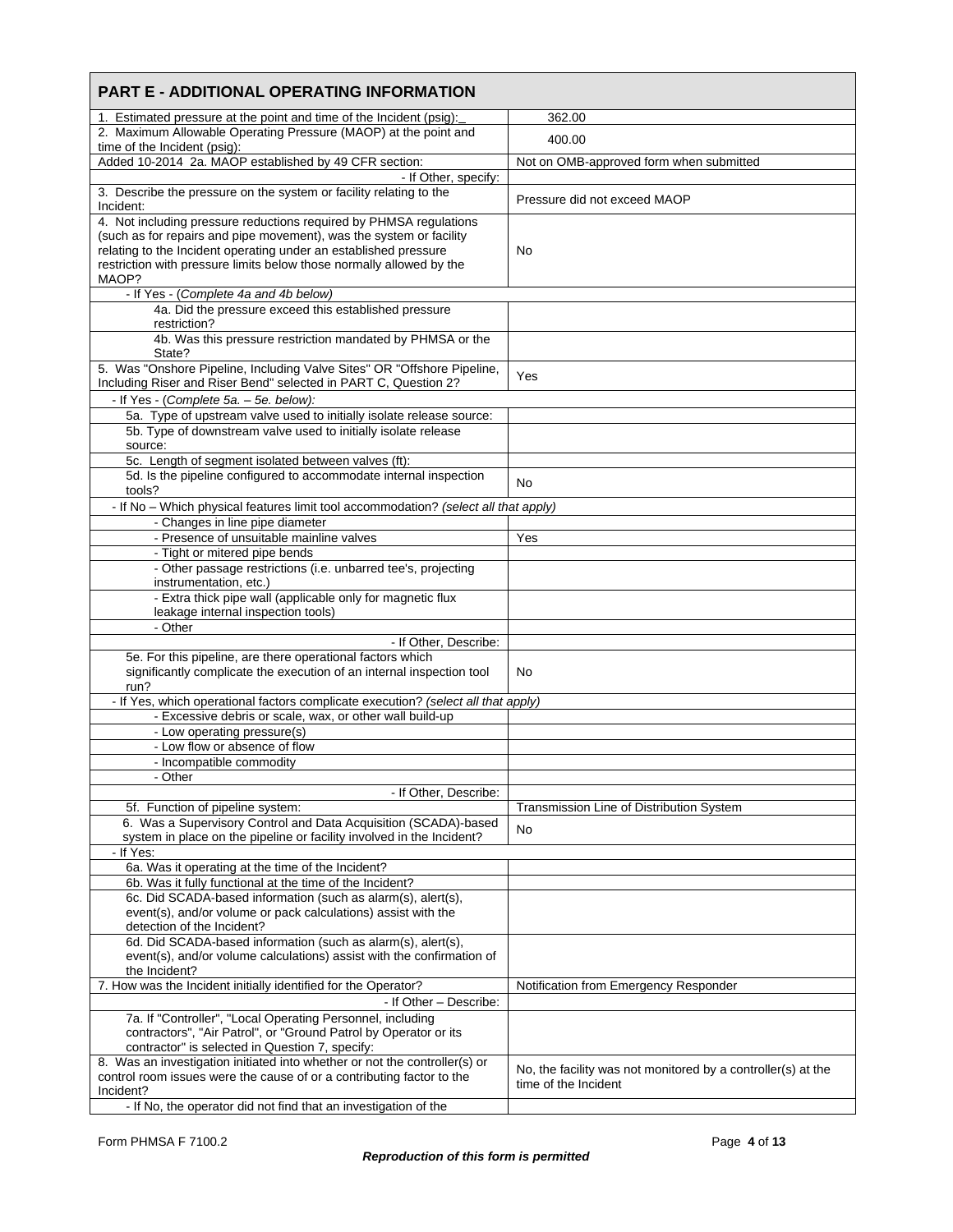| controller(s) actions or control room issues was necessary due to:                                                               |                        |
|----------------------------------------------------------------------------------------------------------------------------------|------------------------|
|                                                                                                                                  |                        |
| (provide an explanation for why the operator did not investigate)                                                                |                        |
| - If Yes, Describe investigation result(s) (select all that apply):                                                              |                        |
| - Investigation reviewed work schedule rotations, continuous                                                                     |                        |
| hours of service (while working for the operator), and other                                                                     |                        |
| factors associated with fatigue                                                                                                  |                        |
| - Investigation did NOT review work schedule rotations,                                                                          |                        |
|                                                                                                                                  |                        |
| continuous hours of service (while working for the Operator)                                                                     |                        |
| and other factors associated with fatigue                                                                                        |                        |
| - Provide an explanation for why not:                                                                                            |                        |
| - Investigation identified no control room issues                                                                                |                        |
|                                                                                                                                  |                        |
| - Investigation identified no controller issues                                                                                  |                        |
| - Investigation identified incorrect controller action or                                                                        |                        |
| controller error                                                                                                                 |                        |
| - Investigation identified that fatigue may have affected the                                                                    |                        |
| controller(s) involved or impacted the involved controller(s)                                                                    |                        |
|                                                                                                                                  |                        |
| response                                                                                                                         |                        |
| - Investigation identified incorrect procedures                                                                                  |                        |
| - Investigation identified incorrect control room equipment                                                                      |                        |
| operation                                                                                                                        |                        |
| Investigation identified maintenance activities that affected                                                                    |                        |
|                                                                                                                                  |                        |
| control room operations, procedures, and/or controller                                                                           |                        |
| response                                                                                                                         |                        |
| - Investigation identified areas other than those above -                                                                        |                        |
| Describe:                                                                                                                        |                        |
|                                                                                                                                  |                        |
|                                                                                                                                  |                        |
| <b>PART F - DRUG &amp; ALCOHOL TESTING INFORMATION</b>                                                                           |                        |
|                                                                                                                                  |                        |
| 1. As a result of this Incident, were any Operator employees tested                                                              |                        |
| under the post-accident drug and alcohol testing requirements of DOT's                                                           | No                     |
| Drug & Alcohol Testing regulations?                                                                                              |                        |
|                                                                                                                                  |                        |
| - If Yes:                                                                                                                        |                        |
| 1a. How many were tested:                                                                                                        |                        |
| 1b. How many failed:                                                                                                             |                        |
| 2. As a result of this Incident, were any Operator contractor employees                                                          |                        |
| tested under the post-accident drug and alcohol testing requirements of                                                          | No                     |
|                                                                                                                                  |                        |
|                                                                                                                                  |                        |
| DOT's Drug & Alcohol Testing regulations?                                                                                        |                        |
| - If Yes:                                                                                                                        |                        |
|                                                                                                                                  |                        |
| 2a. How many were tested:                                                                                                        |                        |
| 2b. How many failed:                                                                                                             |                        |
|                                                                                                                                  |                        |
| <b>PART G - APPARENT CAUSE</b>                                                                                                   |                        |
|                                                                                                                                  |                        |
| Select only one box from PART G in the shaded column on the left representing the APPARENT Cause of the Incident, and answer the |                        |
|                                                                                                                                  |                        |
| questions on the right. Describe secondary, contributing, or root causes of the Incident in the narrative (PART H).              |                        |
|                                                                                                                                  |                        |
| <b>Apparent Cause:</b>                                                                                                           | G3 - Excavation Damage |
|                                                                                                                                  |                        |
| G1 - Corrosion Failure - only one sub-cause can be picked from shaded left-hand column                                           |                        |
|                                                                                                                                  |                        |
| <b>Corrosion Failure - Sub-cause:</b>                                                                                            |                        |
|                                                                                                                                  |                        |
| - If External Corrosion:                                                                                                         |                        |
| 1. Results of visual examination:                                                                                                |                        |
| - If Other, Describe:                                                                                                            |                        |
|                                                                                                                                  |                        |
| 2. Type of corrosion: (select all that apply)                                                                                    |                        |
| - Galvanic                                                                                                                       |                        |
| - Atmospheric                                                                                                                    |                        |
| - Stray Current                                                                                                                  |                        |
|                                                                                                                                  |                        |
| - Microbiological                                                                                                                |                        |
| - Selective Seam                                                                                                                 |                        |
| - Other                                                                                                                          |                        |
| - If Other - Describe:                                                                                                           |                        |
|                                                                                                                                  |                        |
| 3. The type(s) of corrosion selected in Question 2 is based on the following: (select all that apply)                            |                        |
| - Field examination                                                                                                              |                        |
| - Determined by metallurgical analysis                                                                                           |                        |
| - Other                                                                                                                          |                        |
|                                                                                                                                  |                        |
| - If Other - Describe:                                                                                                           |                        |
| 4. Was the failed item buried under the ground?<br>- If Yes:                                                                     |                        |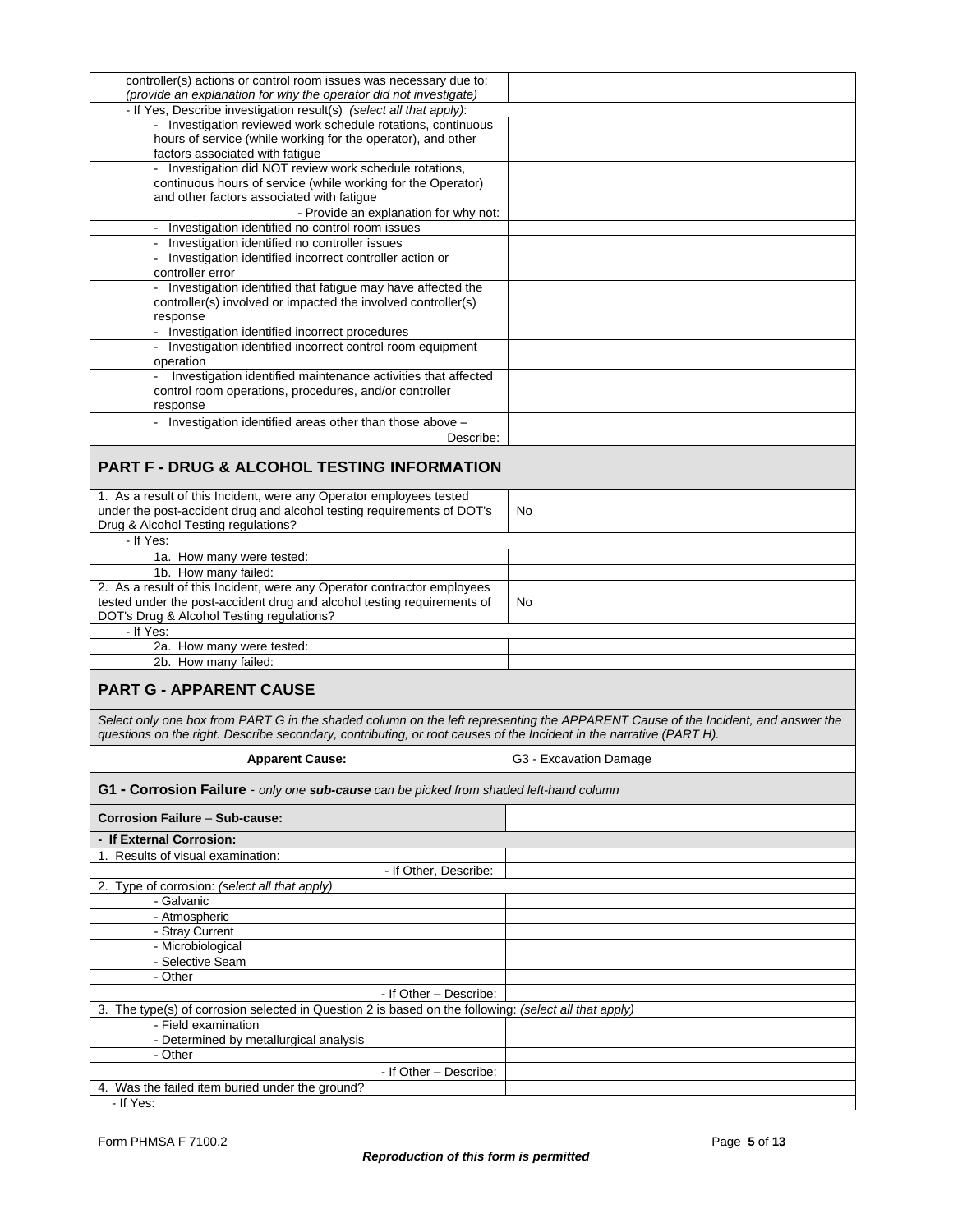| 4a. Was failed item considered to be under cathodic protection at                                                       |  |
|-------------------------------------------------------------------------------------------------------------------------|--|
|                                                                                                                         |  |
| the time of the incident?                                                                                               |  |
| - If Yes, Year protection started:                                                                                      |  |
| 4b. Was shielding, tenting, or disbonding of coating evident at the                                                     |  |
| point of the incident?                                                                                                  |  |
| 4c. Has one or more Cathodic Protection Survey been conducted                                                           |  |
|                                                                                                                         |  |
| at the point of the incident?                                                                                           |  |
| If "Yes, CP Annual Survey" - Most recent year conducted:                                                                |  |
| If "Yes, Close Interval Survey" - Most recent year conducted:                                                           |  |
|                                                                                                                         |  |
| If "Yes, Other CP Survey" - Most recent year conducted:                                                                 |  |
| - If No:                                                                                                                |  |
| 4d. Was the failed item externally coated or painted?                                                                   |  |
|                                                                                                                         |  |
| 5. Was there observable damage to the coating or paint in the vicinity of                                               |  |
| the corrosion?                                                                                                          |  |
| - If Internal Corrosion:                                                                                                |  |
| 6. Results of visual examination:                                                                                       |  |
| - If Other, Describe:                                                                                                   |  |
|                                                                                                                         |  |
| 7. Cause of corrosion (select all that apply):                                                                          |  |
| - Corrosive Commodity                                                                                                   |  |
| - Water drop-out/Acid                                                                                                   |  |
| - Microbiological                                                                                                       |  |
|                                                                                                                         |  |
| - Erosion                                                                                                               |  |
| - Other                                                                                                                 |  |
| - If Other, Describe:                                                                                                   |  |
| 8. The cause(s) of corrosion selected in Question 7 is based on the following (select all that apply):                  |  |
|                                                                                                                         |  |
| - Field examination                                                                                                     |  |
| - Determined by metallurgical analysis                                                                                  |  |
| - Other                                                                                                                 |  |
| - If Other, Describe:                                                                                                   |  |
|                                                                                                                         |  |
| 9. Location of corrosion (select all that apply):                                                                       |  |
| - Low point in pipe                                                                                                     |  |
| - Elbow                                                                                                                 |  |
| - Drop-out                                                                                                              |  |
|                                                                                                                         |  |
|                                                                                                                         |  |
| - Other                                                                                                                 |  |
| - If Other, Describe:                                                                                                   |  |
|                                                                                                                         |  |
| 10. Was the gas/fluid treated with corrosion inhibitors or biocides?                                                    |  |
| 11. Was the interior coated or lined with protective coating?                                                           |  |
| 12. Were cleaning/dewatering pigs (or other operations) routinely                                                       |  |
| utilized?                                                                                                               |  |
| 13. Were corrosion coupons routinely utilized?                                                                          |  |
|                                                                                                                         |  |
| Complete the following if any Corrosion Failure sub-cause is selected AND the "Item Involved in Incident" (from PART C, |  |
| Question 3) is Pipe or Weld.                                                                                            |  |
|                                                                                                                         |  |
| 14. Has one or more internal inspection tool collected data at the point                                                |  |
| of the Incident?                                                                                                        |  |
| 14a. If Yes, for each tool used, select type of internal inspection tool and indicate most recent year run:             |  |
| - Magnetic Flux Leakage Tool                                                                                            |  |
|                                                                                                                         |  |
| Most recent year run:                                                                                                   |  |
| - Ultrasonic                                                                                                            |  |
| Most recent year run:                                                                                                   |  |
| - Geometry                                                                                                              |  |
| Most recent year run:                                                                                                   |  |
|                                                                                                                         |  |
| - Caliper                                                                                                               |  |
| Most recent year run:                                                                                                   |  |
| - Crack                                                                                                                 |  |
| Most recent year run:                                                                                                   |  |
|                                                                                                                         |  |
| - Hard Spot                                                                                                             |  |
| Most recent year run:                                                                                                   |  |
| - Combination Tool                                                                                                      |  |
| Most recent year run:                                                                                                   |  |
|                                                                                                                         |  |
| - Transverse Field/Triaxial                                                                                             |  |
| Most recent year run:                                                                                                   |  |
| - Other                                                                                                                 |  |
| Most recent year run:                                                                                                   |  |
|                                                                                                                         |  |
| If Other, Describe:                                                                                                     |  |
| 15. Has one or more hydrotest or other pressure test been conducted                                                     |  |
| since original construction at the point of the Incident?                                                               |  |
| - If Yes,<br>Most recent year tested:                                                                                   |  |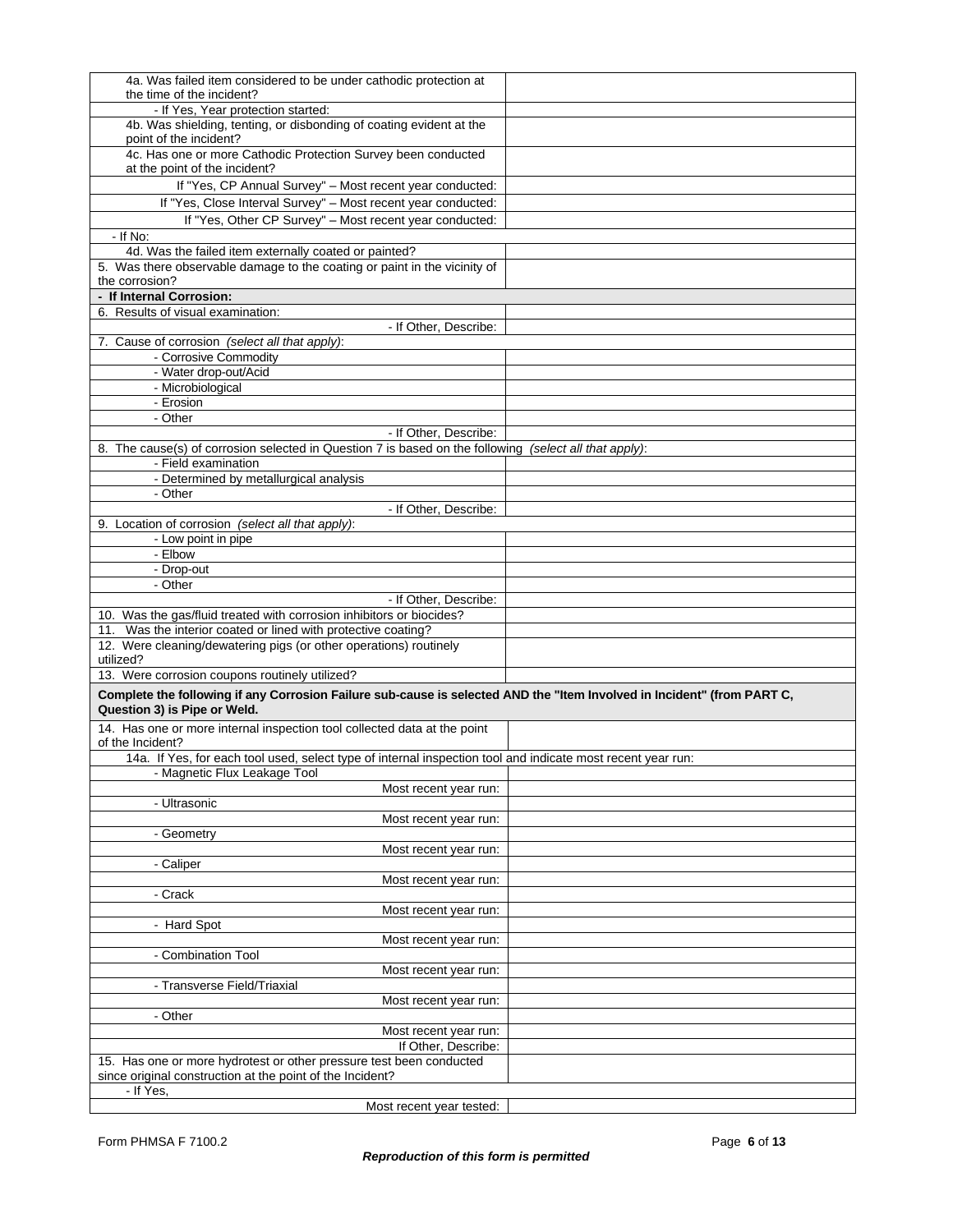| Test pressure (psig):                                                                                                                                                         |                                  |  |
|-------------------------------------------------------------------------------------------------------------------------------------------------------------------------------|----------------------------------|--|
| 16. Has one or more Direct Assessment been conducted on this<br>segment?                                                                                                      |                                  |  |
| - If Yes, and an investigative dig was conducted at the point of the Incident:                                                                                                |                                  |  |
| Most recent year conducted:                                                                                                                                                   |                                  |  |
| - If Yes, but the point of the Incident was not identified as a dig site:                                                                                                     |                                  |  |
| Most recent year conducted:                                                                                                                                                   |                                  |  |
| 17. Has one or more non-destructive examination been conducted at                                                                                                             |                                  |  |
| the point of the Incident since January 1, 2002?                                                                                                                              |                                  |  |
| 17a. If Yes, for each examination conducted since January 1, 2002, select type of non-destructive examination and indicate most<br>recent year the examination was conducted: |                                  |  |
| - Radiography                                                                                                                                                                 |                                  |  |
| Most recent year examined:                                                                                                                                                    |                                  |  |
| - Guided Wave Ultrasonic                                                                                                                                                      |                                  |  |
| Most recent year examined:                                                                                                                                                    |                                  |  |
| - Handheld Ultrasonic Tool                                                                                                                                                    |                                  |  |
| Most recent year examined:                                                                                                                                                    |                                  |  |
| - Wet Magnetic Particle Test                                                                                                                                                  |                                  |  |
| Most recent year examined:                                                                                                                                                    |                                  |  |
| - Dry Magnetic Particle Test                                                                                                                                                  |                                  |  |
| Most recent year examined:<br>- Other                                                                                                                                         |                                  |  |
| Most recent year examined:                                                                                                                                                    |                                  |  |
| If Other, Describe:                                                                                                                                                           |                                  |  |
|                                                                                                                                                                               |                                  |  |
| G2 - Natural Force Damage - only one sub-cause can be picked from shaded left-handed column                                                                                   |                                  |  |
| Natural Force Damage - Sub-Cause:                                                                                                                                             |                                  |  |
| - If Earth Movement, NOT due to Heavy Rains/Floods:                                                                                                                           |                                  |  |
| 1. Specify:                                                                                                                                                                   |                                  |  |
| - If Other, Describe:                                                                                                                                                         |                                  |  |
| - If Heavy Rains/Floods:                                                                                                                                                      |                                  |  |
| 2. Specify:                                                                                                                                                                   |                                  |  |
| - If Other, Describe:                                                                                                                                                         |                                  |  |
| - If Lightning:                                                                                                                                                               |                                  |  |
| 3. Specify:                                                                                                                                                                   |                                  |  |
| - If Temperature:                                                                                                                                                             |                                  |  |
| 4. Specify:                                                                                                                                                                   |                                  |  |
| - If Other, Describe:                                                                                                                                                         |                                  |  |
| - If Other Natural Force Damage:                                                                                                                                              |                                  |  |
| 5. Describe:                                                                                                                                                                  |                                  |  |
|                                                                                                                                                                               |                                  |  |
| Complete the following if any Natural Force Damage sub-cause is selected.                                                                                                     |                                  |  |
| 6. Were the natural forces causing the Incident generated in conjunction<br>with an extreme weather event?                                                                    |                                  |  |
| 6a. If yes, specify: (select all that apply):                                                                                                                                 |                                  |  |
| - Hurricane                                                                                                                                                                   |                                  |  |
| - Tropical Storm                                                                                                                                                              |                                  |  |
| - Tornado                                                                                                                                                                     |                                  |  |
| - Other                                                                                                                                                                       |                                  |  |
| - If Other, Describe:                                                                                                                                                         |                                  |  |
| G3 - Excavation Damage only one sub-cause can be picked from shaded left-hand column                                                                                          |                                  |  |
| <b>Excavation Damage - Sub-Cause:</b>                                                                                                                                         | Excavation Damage by Third Party |  |
| - If Previous Damage Due to Excavation Activity: Complete Questions 1-5 ONLY IF the "Item Involved in Incident" (From Part C,                                                 |                                  |  |
| Question 3) is Pipe or Weld.                                                                                                                                                  |                                  |  |
| 1. Has one or more internal inspection tool collected data at the point of<br>the Incident?                                                                                   |                                  |  |
|                                                                                                                                                                               |                                  |  |
|                                                                                                                                                                               |                                  |  |
| 1a. If Yes, for each tool used, select type of internal inspection tool and indicate most recent year run:                                                                    |                                  |  |
| - Magnetic Flux Leakage                                                                                                                                                       |                                  |  |
| Year:<br>- Ultrasonic                                                                                                                                                         |                                  |  |
| Year:                                                                                                                                                                         |                                  |  |
|                                                                                                                                                                               |                                  |  |
| - Geometry<br>Year:                                                                                                                                                           |                                  |  |
| - Caliper                                                                                                                                                                     |                                  |  |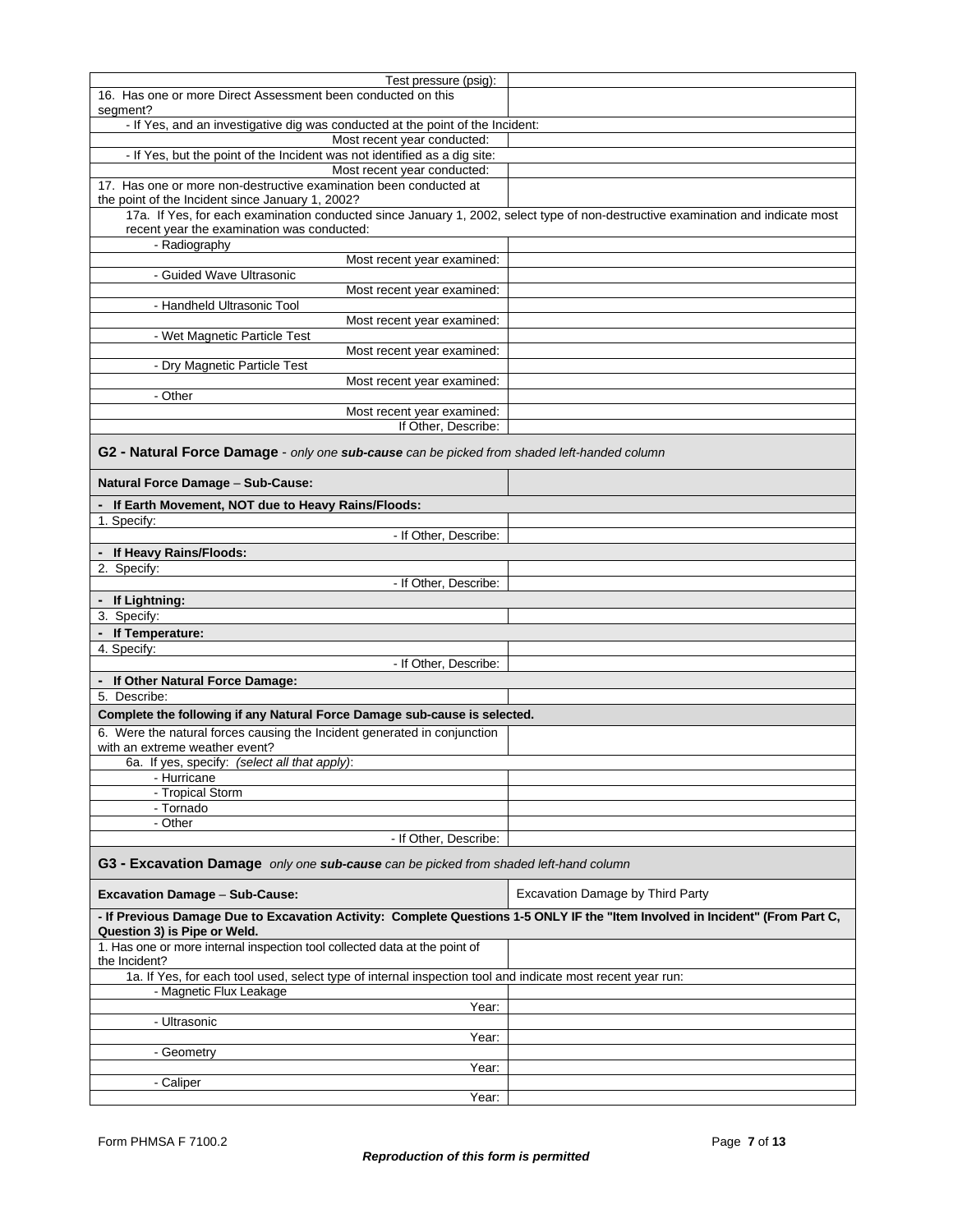| - Crack                                                                                                                        |                         |  |  |
|--------------------------------------------------------------------------------------------------------------------------------|-------------------------|--|--|
| Year:                                                                                                                          |                         |  |  |
| - Hard Spot                                                                                                                    |                         |  |  |
| Year:                                                                                                                          |                         |  |  |
| - Combination Tool                                                                                                             |                         |  |  |
| Year:                                                                                                                          |                         |  |  |
| - Transverse Field/Triaxial                                                                                                    |                         |  |  |
| Year:                                                                                                                          |                         |  |  |
| - Other:<br>Year:                                                                                                              |                         |  |  |
| Describe:                                                                                                                      |                         |  |  |
| 2. Do you have reason to believe that the internal inspection was                                                              |                         |  |  |
| completed BEFORE the damage was sustained?                                                                                     |                         |  |  |
| 3. Has one or more hydrotest or other pressure test been conducted                                                             |                         |  |  |
| since original construction at the point of the Incident?                                                                      |                         |  |  |
| - If Yes:                                                                                                                      |                         |  |  |
| Most recent year tested:                                                                                                       |                         |  |  |
| Test pressure (psig):                                                                                                          |                         |  |  |
| 4. Has one or more Direct Assessment been conducted on the pipeline<br>segment?                                                |                         |  |  |
| - If Yes, and an investigative dig was conducted at the point of the Incident:                                                 |                         |  |  |
| Most recent year conducted:                                                                                                    |                         |  |  |
| - If Yes, but the point of the Incident was not identified as a dig site:                                                      |                         |  |  |
| Most recent year conducted:                                                                                                    |                         |  |  |
| 5. Has one or more non-destructive examination been conducted at the                                                           |                         |  |  |
| point of the Incident since January 1, 2002?                                                                                   |                         |  |  |
| 5a. If Yes, for each examination conducted since January 1, 2002, select type of non-destructive examination and indicate most |                         |  |  |
| recent year the examination was conducted:                                                                                     |                         |  |  |
| - Radiography<br>Year:                                                                                                         |                         |  |  |
| - Guided Wave Ultrasonic                                                                                                       |                         |  |  |
| Year:                                                                                                                          |                         |  |  |
| - Handheld Ultrasonic Tool                                                                                                     |                         |  |  |
| Year:                                                                                                                          |                         |  |  |
| - Wet Magnetic Particle Test                                                                                                   |                         |  |  |
| Year:                                                                                                                          |                         |  |  |
| - Dry Magnetic Particle Test                                                                                                   |                         |  |  |
| Year:                                                                                                                          |                         |  |  |
| - Other                                                                                                                        |                         |  |  |
| Year:<br>Describe:                                                                                                             |                         |  |  |
|                                                                                                                                |                         |  |  |
| Complete the following if Excavation Damage by Third Party is selected as the sub-cause.                                       |                         |  |  |
| 6. Did the operator get prior notification of the excavation activity?                                                         | No                      |  |  |
| 6a. If Yes, Notification received from (select all that apply):<br>- One-Call System                                           |                         |  |  |
| - Excavator                                                                                                                    |                         |  |  |
| - Contractor                                                                                                                   |                         |  |  |
| - Landowner                                                                                                                    |                         |  |  |
| Complete the following mandatory CGA-DIRT Program questions if any Excavation Damage sub-cause is selected.                    |                         |  |  |
| 7. Do you want PHMSA to upload the following information to CGA-                                                               |                         |  |  |
| DIRT (www.cga-dirt.com)?                                                                                                       | No                      |  |  |
| 8. Right-of-Way where event occurred (select all that apply):                                                                  |                         |  |  |
| - Public                                                                                                                       |                         |  |  |
| - If Public, Specify:                                                                                                          |                         |  |  |
| - Private                                                                                                                      | Yes                     |  |  |
| - If Private, Specify:                                                                                                         | <b>Private Easement</b> |  |  |
| - Pipeline Property/Easement                                                                                                   |                         |  |  |
| - Power/Transmission Line<br>- Railroad                                                                                        |                         |  |  |
| - Dedicated Public Utility Easement                                                                                            |                         |  |  |
| - Federal Land                                                                                                                 |                         |  |  |
| - Data not collected                                                                                                           |                         |  |  |
| - Unknown/Other                                                                                                                |                         |  |  |
| 9. Type of excavator :                                                                                                         | Farmer                  |  |  |
| 10. Type of excavation equipment :                                                                                             | Farm Equipment          |  |  |
| 11. Type of work performed :                                                                                                   | Agriculture             |  |  |
| 12. Was the One-Call Center notified? - Yes - No                                                                               | No                      |  |  |
| 12a. If Yes, specify ticket number:                                                                                            |                         |  |  |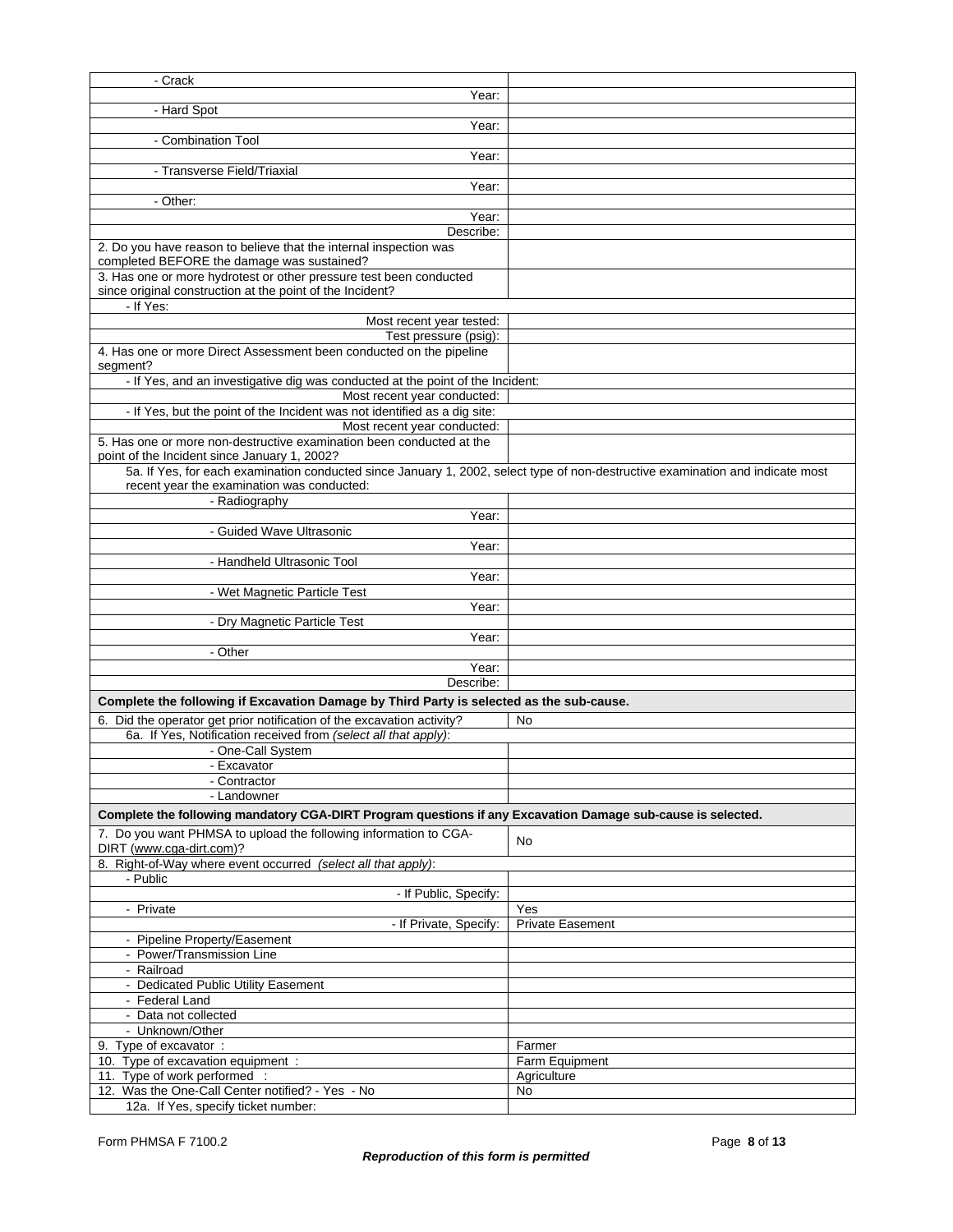| 12b. If this is a State where more than a single One-Call Center                                                                                                                                                      |                                                |
|-----------------------------------------------------------------------------------------------------------------------------------------------------------------------------------------------------------------------|------------------------------------------------|
| exists, list the name of the One-Call Center notified:<br>13. Type of Locator:                                                                                                                                        | <b>Utility Owner</b>                           |
| 14. Were facility locate marks visible in the area of excavation?                                                                                                                                                     | Yes                                            |
| 15. Were facilities marked correctly?                                                                                                                                                                                 | Yes                                            |
| 16. Did the damage cause an interruption in service?                                                                                                                                                                  | Yes                                            |
| 16a. If Yes, specify duration of the interruption: (hours)                                                                                                                                                            | 50                                             |
| 17. Description of the CGA-DIRT Root Cause (select only the one predominant first level CGA-DIRT Root Cause and then, where<br>available as a choice, then one predominant second level CGA-DIRT Root Cause as well): |                                                |
| Predominant first level CGA-DIRT Root Cause:                                                                                                                                                                          | One-Call Notification Practices Not Sufficient |
| - If One-Call Notification Practices Not Sufficient, Specify:                                                                                                                                                         | No notification made to the One-Call Center    |
| - If Locating Practices Not Sufficient, Specify:                                                                                                                                                                      |                                                |
| - If Excavation Practices Not Sufficient, Specify:<br>- If Other/None of the Above, Explain:                                                                                                                          |                                                |
| G4 - Other Outside Force Damage - only one sub-cause can be selected from the shaded left-hand column                                                                                                                 |                                                |
| Other Outside Force Damage - Sub-Cause:                                                                                                                                                                               |                                                |
| - If Damage by Car, Truck, or Other Motorized Vehicle/Equipment NOT Engaged in Excavation:                                                                                                                            |                                                |
| 1. Vehicle/Equipment operated by:                                                                                                                                                                                     |                                                |
| - If Damage by Boats, Barges, Drilling Rigs, or Other Maritime Equipment or Vessels Set Adrift or Which Have Otherwise Lost<br><b>Their Mooring:</b>                                                                  |                                                |
| 2. Select one or more of the following IF an extreme weather event was a factor:                                                                                                                                      |                                                |
| - Hurricane<br>- Tropical Storm                                                                                                                                                                                       |                                                |
| - Tornado                                                                                                                                                                                                             |                                                |
| - Heavy Rains/Flood                                                                                                                                                                                                   |                                                |
| - Other                                                                                                                                                                                                               |                                                |
| - If Other, Describe:                                                                                                                                                                                                 |                                                |
| - If Previous Mechanical Damage NOT Related to Excavation: Complete Questions 3-7 ONLY IF the "Item Involved in Incident"<br>(from PART C, Question 3) is Pipe or Weld.                                               |                                                |
| 3. Has one or more internal inspection tool collected data at the point of                                                                                                                                            |                                                |
| the Incident?                                                                                                                                                                                                         |                                                |
| 3a. If Yes, for each tool used, select type of internal inspection tool and indicate most recent year run:                                                                                                            |                                                |
| - Magnetic Flux Leakage                                                                                                                                                                                               |                                                |
| Most recent year run:<br>- Ultrasonic                                                                                                                                                                                 |                                                |
| Most recent year run:                                                                                                                                                                                                 |                                                |
| - Geometry                                                                                                                                                                                                            |                                                |
| Most recent year run:                                                                                                                                                                                                 |                                                |
| - Caliper                                                                                                                                                                                                             |                                                |
| Most recent year run:                                                                                                                                                                                                 |                                                |
| - Crack                                                                                                                                                                                                               |                                                |
| Most recent year run:                                                                                                                                                                                                 |                                                |
| - Hard Spot                                                                                                                                                                                                           |                                                |
| Most recent year run:                                                                                                                                                                                                 |                                                |
| - Combination Tool                                                                                                                                                                                                    |                                                |
| Most recent year run:                                                                                                                                                                                                 |                                                |
| - Transverse Field/Triaxial                                                                                                                                                                                           |                                                |
| Most recent year run:                                                                                                                                                                                                 |                                                |
| - Other:                                                                                                                                                                                                              |                                                |
| Most recent year run:                                                                                                                                                                                                 |                                                |
| Describe:                                                                                                                                                                                                             |                                                |
| 4. Do you have reason to believe that the internal inspection was                                                                                                                                                     |                                                |
| completed BEFORE the damage was sustained?                                                                                                                                                                            |                                                |
| 5. Has one or more hydrotest or other pressure test been conducted<br>since original construction at the point of the Incident?                                                                                       |                                                |
| - If Yes:                                                                                                                                                                                                             |                                                |
| Most recent year tested:                                                                                                                                                                                              |                                                |
| Test pressure (psig):                                                                                                                                                                                                 |                                                |
| 6. Has one or more Direct Assessment been conducted on the pipeline                                                                                                                                                   |                                                |
| segment?                                                                                                                                                                                                              |                                                |
| - If Yes, and an investigative dig was conducted at the point of the Incident :                                                                                                                                       |                                                |
| Most recent year conducted:                                                                                                                                                                                           |                                                |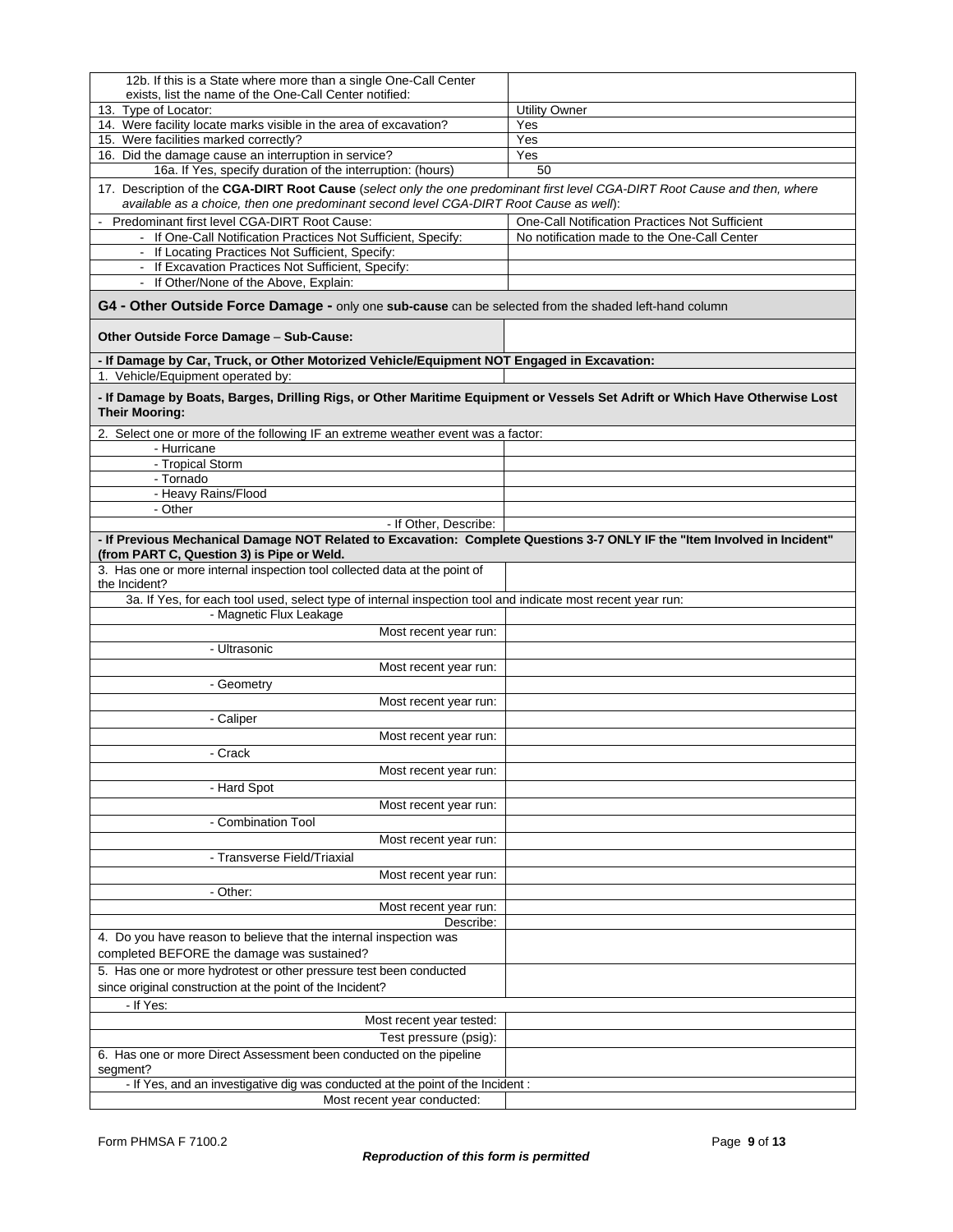| Most recent year conducted:<br>7. Has one or more non-destructive examination been conducted at the<br>point of the Incident since January 1, 2002?<br>7a. If Yes, for each examination conducted since January 1, 2002, select type of non-destructive examination and indicate most<br>recent year the examination was conducted:<br>- Radiography<br>Most recent year conducted:<br>- Guided Wave Ultrasonic<br>Most recent year conducted:<br>- Handheld Ultrasonic Tool<br>Most recent year conducted:<br>- Wet Magnetic Particle Test<br>Most recent year conducted:<br>- Dry Magnetic Particle Test<br>Most recent year conducted:<br>- Other<br>Most recent year conducted:<br>Describe:<br>- If Intentional Damage:<br>8. Specify:<br>- If Other, Describe:<br>- If Other Outside Force Damage:<br>9. Describe:<br>Use this section to report material failures ONLY IF the "Item Involved in<br>Incident" (from PART C, Question 3) is "Pipe" or "Weld."<br>G5 - Pipe, Weld, or Joint Failure<br>Only one sub-cause can be selected from the shaded left-hand column<br>Pipe, Weld or Join Failure - Sub-Cause:<br>1. The sub-cause shown above is based on the following (select all that apply):<br>- Field Examination<br>- Determined by Metallurgical Analysis<br>- Other Analysis<br>- If "Other Analysis", Describe<br>- Sub-cause is Tentative or Suspected; Still Under Investigation<br>(Supplemental Report required)<br>- If Construction-, Installation- or Fabrication<br>2. List contributing factors: (select all that apply)<br>- Fatigue or Vibration related:<br>Specify:<br>- If Other, Describe:<br>- Mechanical Stress<br>- Other<br>- If Other, Describe:<br>- If Environmental Cracking-related:<br>3. Specify:<br>- If Other, Describe:<br>Complete the following if any Material Failure of Pipe or Weld sub-cause is selected.<br>4. Additional Factors (select all that apply):<br>- Dent<br>- Gouge<br>- Pipe Bend<br>- Arc Burn<br>- Crack<br>- Lack of Fusion<br>- Lamination<br>- Buckle<br>- Wrinkle<br>- Misalignment<br>- Burnt Steel<br>- Other<br>- If Other, Describe:<br>5. Has one or more internal inspection tool collected data at the point of | - If Yes, but the point of the Incident was not identified as a dig site: |  |  |
|------------------------------------------------------------------------------------------------------------------------------------------------------------------------------------------------------------------------------------------------------------------------------------------------------------------------------------------------------------------------------------------------------------------------------------------------------------------------------------------------------------------------------------------------------------------------------------------------------------------------------------------------------------------------------------------------------------------------------------------------------------------------------------------------------------------------------------------------------------------------------------------------------------------------------------------------------------------------------------------------------------------------------------------------------------------------------------------------------------------------------------------------------------------------------------------------------------------------------------------------------------------------------------------------------------------------------------------------------------------------------------------------------------------------------------------------------------------------------------------------------------------------------------------------------------------------------------------------------------------------------------------------------------------------------------------------------------------------------------------------------------------------------------------------------------------------------------------------------------------------------------------------------------------------------------------------------------------------------------------------------------------------------------------------------------------------------------------------------------------------------------------------------------------------------------------------------|---------------------------------------------------------------------------|--|--|
|                                                                                                                                                                                                                                                                                                                                                                                                                                                                                                                                                                                                                                                                                                                                                                                                                                                                                                                                                                                                                                                                                                                                                                                                                                                                                                                                                                                                                                                                                                                                                                                                                                                                                                                                                                                                                                                                                                                                                                                                                                                                                                                                                                                                      |                                                                           |  |  |
|                                                                                                                                                                                                                                                                                                                                                                                                                                                                                                                                                                                                                                                                                                                                                                                                                                                                                                                                                                                                                                                                                                                                                                                                                                                                                                                                                                                                                                                                                                                                                                                                                                                                                                                                                                                                                                                                                                                                                                                                                                                                                                                                                                                                      |                                                                           |  |  |
|                                                                                                                                                                                                                                                                                                                                                                                                                                                                                                                                                                                                                                                                                                                                                                                                                                                                                                                                                                                                                                                                                                                                                                                                                                                                                                                                                                                                                                                                                                                                                                                                                                                                                                                                                                                                                                                                                                                                                                                                                                                                                                                                                                                                      |                                                                           |  |  |
|                                                                                                                                                                                                                                                                                                                                                                                                                                                                                                                                                                                                                                                                                                                                                                                                                                                                                                                                                                                                                                                                                                                                                                                                                                                                                                                                                                                                                                                                                                                                                                                                                                                                                                                                                                                                                                                                                                                                                                                                                                                                                                                                                                                                      |                                                                           |  |  |
|                                                                                                                                                                                                                                                                                                                                                                                                                                                                                                                                                                                                                                                                                                                                                                                                                                                                                                                                                                                                                                                                                                                                                                                                                                                                                                                                                                                                                                                                                                                                                                                                                                                                                                                                                                                                                                                                                                                                                                                                                                                                                                                                                                                                      |                                                                           |  |  |
|                                                                                                                                                                                                                                                                                                                                                                                                                                                                                                                                                                                                                                                                                                                                                                                                                                                                                                                                                                                                                                                                                                                                                                                                                                                                                                                                                                                                                                                                                                                                                                                                                                                                                                                                                                                                                                                                                                                                                                                                                                                                                                                                                                                                      |                                                                           |  |  |
|                                                                                                                                                                                                                                                                                                                                                                                                                                                                                                                                                                                                                                                                                                                                                                                                                                                                                                                                                                                                                                                                                                                                                                                                                                                                                                                                                                                                                                                                                                                                                                                                                                                                                                                                                                                                                                                                                                                                                                                                                                                                                                                                                                                                      |                                                                           |  |  |
|                                                                                                                                                                                                                                                                                                                                                                                                                                                                                                                                                                                                                                                                                                                                                                                                                                                                                                                                                                                                                                                                                                                                                                                                                                                                                                                                                                                                                                                                                                                                                                                                                                                                                                                                                                                                                                                                                                                                                                                                                                                                                                                                                                                                      |                                                                           |  |  |
|                                                                                                                                                                                                                                                                                                                                                                                                                                                                                                                                                                                                                                                                                                                                                                                                                                                                                                                                                                                                                                                                                                                                                                                                                                                                                                                                                                                                                                                                                                                                                                                                                                                                                                                                                                                                                                                                                                                                                                                                                                                                                                                                                                                                      |                                                                           |  |  |
|                                                                                                                                                                                                                                                                                                                                                                                                                                                                                                                                                                                                                                                                                                                                                                                                                                                                                                                                                                                                                                                                                                                                                                                                                                                                                                                                                                                                                                                                                                                                                                                                                                                                                                                                                                                                                                                                                                                                                                                                                                                                                                                                                                                                      |                                                                           |  |  |
|                                                                                                                                                                                                                                                                                                                                                                                                                                                                                                                                                                                                                                                                                                                                                                                                                                                                                                                                                                                                                                                                                                                                                                                                                                                                                                                                                                                                                                                                                                                                                                                                                                                                                                                                                                                                                                                                                                                                                                                                                                                                                                                                                                                                      |                                                                           |  |  |
|                                                                                                                                                                                                                                                                                                                                                                                                                                                                                                                                                                                                                                                                                                                                                                                                                                                                                                                                                                                                                                                                                                                                                                                                                                                                                                                                                                                                                                                                                                                                                                                                                                                                                                                                                                                                                                                                                                                                                                                                                                                                                                                                                                                                      |                                                                           |  |  |
|                                                                                                                                                                                                                                                                                                                                                                                                                                                                                                                                                                                                                                                                                                                                                                                                                                                                                                                                                                                                                                                                                                                                                                                                                                                                                                                                                                                                                                                                                                                                                                                                                                                                                                                                                                                                                                                                                                                                                                                                                                                                                                                                                                                                      |                                                                           |  |  |
|                                                                                                                                                                                                                                                                                                                                                                                                                                                                                                                                                                                                                                                                                                                                                                                                                                                                                                                                                                                                                                                                                                                                                                                                                                                                                                                                                                                                                                                                                                                                                                                                                                                                                                                                                                                                                                                                                                                                                                                                                                                                                                                                                                                                      |                                                                           |  |  |
|                                                                                                                                                                                                                                                                                                                                                                                                                                                                                                                                                                                                                                                                                                                                                                                                                                                                                                                                                                                                                                                                                                                                                                                                                                                                                                                                                                                                                                                                                                                                                                                                                                                                                                                                                                                                                                                                                                                                                                                                                                                                                                                                                                                                      |                                                                           |  |  |
|                                                                                                                                                                                                                                                                                                                                                                                                                                                                                                                                                                                                                                                                                                                                                                                                                                                                                                                                                                                                                                                                                                                                                                                                                                                                                                                                                                                                                                                                                                                                                                                                                                                                                                                                                                                                                                                                                                                                                                                                                                                                                                                                                                                                      |                                                                           |  |  |
|                                                                                                                                                                                                                                                                                                                                                                                                                                                                                                                                                                                                                                                                                                                                                                                                                                                                                                                                                                                                                                                                                                                                                                                                                                                                                                                                                                                                                                                                                                                                                                                                                                                                                                                                                                                                                                                                                                                                                                                                                                                                                                                                                                                                      |                                                                           |  |  |
|                                                                                                                                                                                                                                                                                                                                                                                                                                                                                                                                                                                                                                                                                                                                                                                                                                                                                                                                                                                                                                                                                                                                                                                                                                                                                                                                                                                                                                                                                                                                                                                                                                                                                                                                                                                                                                                                                                                                                                                                                                                                                                                                                                                                      |                                                                           |  |  |
|                                                                                                                                                                                                                                                                                                                                                                                                                                                                                                                                                                                                                                                                                                                                                                                                                                                                                                                                                                                                                                                                                                                                                                                                                                                                                                                                                                                                                                                                                                                                                                                                                                                                                                                                                                                                                                                                                                                                                                                                                                                                                                                                                                                                      |                                                                           |  |  |
|                                                                                                                                                                                                                                                                                                                                                                                                                                                                                                                                                                                                                                                                                                                                                                                                                                                                                                                                                                                                                                                                                                                                                                                                                                                                                                                                                                                                                                                                                                                                                                                                                                                                                                                                                                                                                                                                                                                                                                                                                                                                                                                                                                                                      |                                                                           |  |  |
|                                                                                                                                                                                                                                                                                                                                                                                                                                                                                                                                                                                                                                                                                                                                                                                                                                                                                                                                                                                                                                                                                                                                                                                                                                                                                                                                                                                                                                                                                                                                                                                                                                                                                                                                                                                                                                                                                                                                                                                                                                                                                                                                                                                                      |                                                                           |  |  |
|                                                                                                                                                                                                                                                                                                                                                                                                                                                                                                                                                                                                                                                                                                                                                                                                                                                                                                                                                                                                                                                                                                                                                                                                                                                                                                                                                                                                                                                                                                                                                                                                                                                                                                                                                                                                                                                                                                                                                                                                                                                                                                                                                                                                      |                                                                           |  |  |
|                                                                                                                                                                                                                                                                                                                                                                                                                                                                                                                                                                                                                                                                                                                                                                                                                                                                                                                                                                                                                                                                                                                                                                                                                                                                                                                                                                                                                                                                                                                                                                                                                                                                                                                                                                                                                                                                                                                                                                                                                                                                                                                                                                                                      |                                                                           |  |  |
|                                                                                                                                                                                                                                                                                                                                                                                                                                                                                                                                                                                                                                                                                                                                                                                                                                                                                                                                                                                                                                                                                                                                                                                                                                                                                                                                                                                                                                                                                                                                                                                                                                                                                                                                                                                                                                                                                                                                                                                                                                                                                                                                                                                                      |                                                                           |  |  |
|                                                                                                                                                                                                                                                                                                                                                                                                                                                                                                                                                                                                                                                                                                                                                                                                                                                                                                                                                                                                                                                                                                                                                                                                                                                                                                                                                                                                                                                                                                                                                                                                                                                                                                                                                                                                                                                                                                                                                                                                                                                                                                                                                                                                      |                                                                           |  |  |
|                                                                                                                                                                                                                                                                                                                                                                                                                                                                                                                                                                                                                                                                                                                                                                                                                                                                                                                                                                                                                                                                                                                                                                                                                                                                                                                                                                                                                                                                                                                                                                                                                                                                                                                                                                                                                                                                                                                                                                                                                                                                                                                                                                                                      |                                                                           |  |  |
|                                                                                                                                                                                                                                                                                                                                                                                                                                                                                                                                                                                                                                                                                                                                                                                                                                                                                                                                                                                                                                                                                                                                                                                                                                                                                                                                                                                                                                                                                                                                                                                                                                                                                                                                                                                                                                                                                                                                                                                                                                                                                                                                                                                                      |                                                                           |  |  |
|                                                                                                                                                                                                                                                                                                                                                                                                                                                                                                                                                                                                                                                                                                                                                                                                                                                                                                                                                                                                                                                                                                                                                                                                                                                                                                                                                                                                                                                                                                                                                                                                                                                                                                                                                                                                                                                                                                                                                                                                                                                                                                                                                                                                      |                                                                           |  |  |
|                                                                                                                                                                                                                                                                                                                                                                                                                                                                                                                                                                                                                                                                                                                                                                                                                                                                                                                                                                                                                                                                                                                                                                                                                                                                                                                                                                                                                                                                                                                                                                                                                                                                                                                                                                                                                                                                                                                                                                                                                                                                                                                                                                                                      |                                                                           |  |  |
|                                                                                                                                                                                                                                                                                                                                                                                                                                                                                                                                                                                                                                                                                                                                                                                                                                                                                                                                                                                                                                                                                                                                                                                                                                                                                                                                                                                                                                                                                                                                                                                                                                                                                                                                                                                                                                                                                                                                                                                                                                                                                                                                                                                                      |                                                                           |  |  |
|                                                                                                                                                                                                                                                                                                                                                                                                                                                                                                                                                                                                                                                                                                                                                                                                                                                                                                                                                                                                                                                                                                                                                                                                                                                                                                                                                                                                                                                                                                                                                                                                                                                                                                                                                                                                                                                                                                                                                                                                                                                                                                                                                                                                      |                                                                           |  |  |
|                                                                                                                                                                                                                                                                                                                                                                                                                                                                                                                                                                                                                                                                                                                                                                                                                                                                                                                                                                                                                                                                                                                                                                                                                                                                                                                                                                                                                                                                                                                                                                                                                                                                                                                                                                                                                                                                                                                                                                                                                                                                                                                                                                                                      |                                                                           |  |  |
|                                                                                                                                                                                                                                                                                                                                                                                                                                                                                                                                                                                                                                                                                                                                                                                                                                                                                                                                                                                                                                                                                                                                                                                                                                                                                                                                                                                                                                                                                                                                                                                                                                                                                                                                                                                                                                                                                                                                                                                                                                                                                                                                                                                                      |                                                                           |  |  |
|                                                                                                                                                                                                                                                                                                                                                                                                                                                                                                                                                                                                                                                                                                                                                                                                                                                                                                                                                                                                                                                                                                                                                                                                                                                                                                                                                                                                                                                                                                                                                                                                                                                                                                                                                                                                                                                                                                                                                                                                                                                                                                                                                                                                      |                                                                           |  |  |
|                                                                                                                                                                                                                                                                                                                                                                                                                                                                                                                                                                                                                                                                                                                                                                                                                                                                                                                                                                                                                                                                                                                                                                                                                                                                                                                                                                                                                                                                                                                                                                                                                                                                                                                                                                                                                                                                                                                                                                                                                                                                                                                                                                                                      |                                                                           |  |  |
|                                                                                                                                                                                                                                                                                                                                                                                                                                                                                                                                                                                                                                                                                                                                                                                                                                                                                                                                                                                                                                                                                                                                                                                                                                                                                                                                                                                                                                                                                                                                                                                                                                                                                                                                                                                                                                                                                                                                                                                                                                                                                                                                                                                                      |                                                                           |  |  |
|                                                                                                                                                                                                                                                                                                                                                                                                                                                                                                                                                                                                                                                                                                                                                                                                                                                                                                                                                                                                                                                                                                                                                                                                                                                                                                                                                                                                                                                                                                                                                                                                                                                                                                                                                                                                                                                                                                                                                                                                                                                                                                                                                                                                      |                                                                           |  |  |
|                                                                                                                                                                                                                                                                                                                                                                                                                                                                                                                                                                                                                                                                                                                                                                                                                                                                                                                                                                                                                                                                                                                                                                                                                                                                                                                                                                                                                                                                                                                                                                                                                                                                                                                                                                                                                                                                                                                                                                                                                                                                                                                                                                                                      |                                                                           |  |  |
|                                                                                                                                                                                                                                                                                                                                                                                                                                                                                                                                                                                                                                                                                                                                                                                                                                                                                                                                                                                                                                                                                                                                                                                                                                                                                                                                                                                                                                                                                                                                                                                                                                                                                                                                                                                                                                                                                                                                                                                                                                                                                                                                                                                                      |                                                                           |  |  |
|                                                                                                                                                                                                                                                                                                                                                                                                                                                                                                                                                                                                                                                                                                                                                                                                                                                                                                                                                                                                                                                                                                                                                                                                                                                                                                                                                                                                                                                                                                                                                                                                                                                                                                                                                                                                                                                                                                                                                                                                                                                                                                                                                                                                      |                                                                           |  |  |
|                                                                                                                                                                                                                                                                                                                                                                                                                                                                                                                                                                                                                                                                                                                                                                                                                                                                                                                                                                                                                                                                                                                                                                                                                                                                                                                                                                                                                                                                                                                                                                                                                                                                                                                                                                                                                                                                                                                                                                                                                                                                                                                                                                                                      |                                                                           |  |  |
|                                                                                                                                                                                                                                                                                                                                                                                                                                                                                                                                                                                                                                                                                                                                                                                                                                                                                                                                                                                                                                                                                                                                                                                                                                                                                                                                                                                                                                                                                                                                                                                                                                                                                                                                                                                                                                                                                                                                                                                                                                                                                                                                                                                                      |                                                                           |  |  |
|                                                                                                                                                                                                                                                                                                                                                                                                                                                                                                                                                                                                                                                                                                                                                                                                                                                                                                                                                                                                                                                                                                                                                                                                                                                                                                                                                                                                                                                                                                                                                                                                                                                                                                                                                                                                                                                                                                                                                                                                                                                                                                                                                                                                      |                                                                           |  |  |
|                                                                                                                                                                                                                                                                                                                                                                                                                                                                                                                                                                                                                                                                                                                                                                                                                                                                                                                                                                                                                                                                                                                                                                                                                                                                                                                                                                                                                                                                                                                                                                                                                                                                                                                                                                                                                                                                                                                                                                                                                                                                                                                                                                                                      |                                                                           |  |  |
|                                                                                                                                                                                                                                                                                                                                                                                                                                                                                                                                                                                                                                                                                                                                                                                                                                                                                                                                                                                                                                                                                                                                                                                                                                                                                                                                                                                                                                                                                                                                                                                                                                                                                                                                                                                                                                                                                                                                                                                                                                                                                                                                                                                                      |                                                                           |  |  |
|                                                                                                                                                                                                                                                                                                                                                                                                                                                                                                                                                                                                                                                                                                                                                                                                                                                                                                                                                                                                                                                                                                                                                                                                                                                                                                                                                                                                                                                                                                                                                                                                                                                                                                                                                                                                                                                                                                                                                                                                                                                                                                                                                                                                      |                                                                           |  |  |
|                                                                                                                                                                                                                                                                                                                                                                                                                                                                                                                                                                                                                                                                                                                                                                                                                                                                                                                                                                                                                                                                                                                                                                                                                                                                                                                                                                                                                                                                                                                                                                                                                                                                                                                                                                                                                                                                                                                                                                                                                                                                                                                                                                                                      |                                                                           |  |  |
|                                                                                                                                                                                                                                                                                                                                                                                                                                                                                                                                                                                                                                                                                                                                                                                                                                                                                                                                                                                                                                                                                                                                                                                                                                                                                                                                                                                                                                                                                                                                                                                                                                                                                                                                                                                                                                                                                                                                                                                                                                                                                                                                                                                                      |                                                                           |  |  |
|                                                                                                                                                                                                                                                                                                                                                                                                                                                                                                                                                                                                                                                                                                                                                                                                                                                                                                                                                                                                                                                                                                                                                                                                                                                                                                                                                                                                                                                                                                                                                                                                                                                                                                                                                                                                                                                                                                                                                                                                                                                                                                                                                                                                      |                                                                           |  |  |
|                                                                                                                                                                                                                                                                                                                                                                                                                                                                                                                                                                                                                                                                                                                                                                                                                                                                                                                                                                                                                                                                                                                                                                                                                                                                                                                                                                                                                                                                                                                                                                                                                                                                                                                                                                                                                                                                                                                                                                                                                                                                                                                                                                                                      |                                                                           |  |  |
|                                                                                                                                                                                                                                                                                                                                                                                                                                                                                                                                                                                                                                                                                                                                                                                                                                                                                                                                                                                                                                                                                                                                                                                                                                                                                                                                                                                                                                                                                                                                                                                                                                                                                                                                                                                                                                                                                                                                                                                                                                                                                                                                                                                                      |                                                                           |  |  |
|                                                                                                                                                                                                                                                                                                                                                                                                                                                                                                                                                                                                                                                                                                                                                                                                                                                                                                                                                                                                                                                                                                                                                                                                                                                                                                                                                                                                                                                                                                                                                                                                                                                                                                                                                                                                                                                                                                                                                                                                                                                                                                                                                                                                      |                                                                           |  |  |
|                                                                                                                                                                                                                                                                                                                                                                                                                                                                                                                                                                                                                                                                                                                                                                                                                                                                                                                                                                                                                                                                                                                                                                                                                                                                                                                                                                                                                                                                                                                                                                                                                                                                                                                                                                                                                                                                                                                                                                                                                                                                                                                                                                                                      |                                                                           |  |  |
|                                                                                                                                                                                                                                                                                                                                                                                                                                                                                                                                                                                                                                                                                                                                                                                                                                                                                                                                                                                                                                                                                                                                                                                                                                                                                                                                                                                                                                                                                                                                                                                                                                                                                                                                                                                                                                                                                                                                                                                                                                                                                                                                                                                                      |                                                                           |  |  |
|                                                                                                                                                                                                                                                                                                                                                                                                                                                                                                                                                                                                                                                                                                                                                                                                                                                                                                                                                                                                                                                                                                                                                                                                                                                                                                                                                                                                                                                                                                                                                                                                                                                                                                                                                                                                                                                                                                                                                                                                                                                                                                                                                                                                      |                                                                           |  |  |
|                                                                                                                                                                                                                                                                                                                                                                                                                                                                                                                                                                                                                                                                                                                                                                                                                                                                                                                                                                                                                                                                                                                                                                                                                                                                                                                                                                                                                                                                                                                                                                                                                                                                                                                                                                                                                                                                                                                                                                                                                                                                                                                                                                                                      |                                                                           |  |  |
|                                                                                                                                                                                                                                                                                                                                                                                                                                                                                                                                                                                                                                                                                                                                                                                                                                                                                                                                                                                                                                                                                                                                                                                                                                                                                                                                                                                                                                                                                                                                                                                                                                                                                                                                                                                                                                                                                                                                                                                                                                                                                                                                                                                                      |                                                                           |  |  |
|                                                                                                                                                                                                                                                                                                                                                                                                                                                                                                                                                                                                                                                                                                                                                                                                                                                                                                                                                                                                                                                                                                                                                                                                                                                                                                                                                                                                                                                                                                                                                                                                                                                                                                                                                                                                                                                                                                                                                                                                                                                                                                                                                                                                      | the Incident?                                                             |  |  |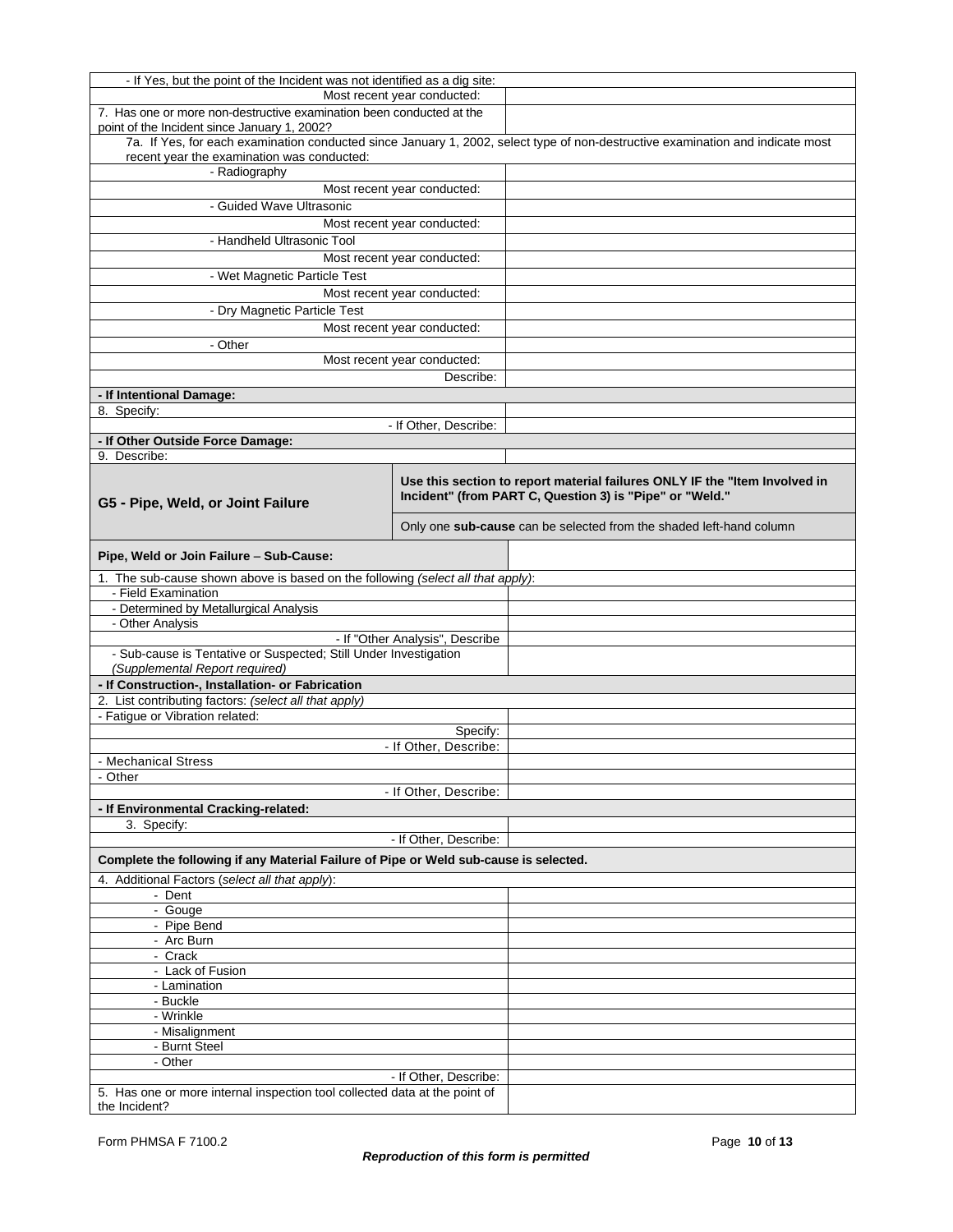| 5a. If Yes, for each tool used, select type of internal inspection tool and indicate most recent year run:                                                                        |  |
|-----------------------------------------------------------------------------------------------------------------------------------------------------------------------------------|--|
| - Magnetic Flux Leakage                                                                                                                                                           |  |
| Most recent year run:                                                                                                                                                             |  |
| - Ultrasonic                                                                                                                                                                      |  |
|                                                                                                                                                                                   |  |
| Most recent year run:                                                                                                                                                             |  |
| - Geometry                                                                                                                                                                        |  |
| Most recent year run:                                                                                                                                                             |  |
| - Caliper                                                                                                                                                                         |  |
| Most recent year run:                                                                                                                                                             |  |
| - Crack                                                                                                                                                                           |  |
|                                                                                                                                                                                   |  |
| Most recent year run:                                                                                                                                                             |  |
| - Hard Spot                                                                                                                                                                       |  |
| Most recent year run:                                                                                                                                                             |  |
| - Combination Tool                                                                                                                                                                |  |
| Most recent year run:                                                                                                                                                             |  |
| - Transverse Field/Triaxial                                                                                                                                                       |  |
|                                                                                                                                                                                   |  |
| Most recent year run:                                                                                                                                                             |  |
| - Other                                                                                                                                                                           |  |
| Most recent year run:                                                                                                                                                             |  |
| Describe:                                                                                                                                                                         |  |
| 6. Has one or more hydrotest or other pressure test been conducted since                                                                                                          |  |
| original construction at the point of the Incident?                                                                                                                               |  |
| - If Yes:                                                                                                                                                                         |  |
| Most recent year tested:                                                                                                                                                          |  |
| Test pressure (psig):                                                                                                                                                             |  |
| 7. Has one or more Direct Assessment been conducted on the pipeline                                                                                                               |  |
| segment?                                                                                                                                                                          |  |
| - If Yes, and an investigative dig was conducted at the point of the Incident:                                                                                                    |  |
| Most recent year conducted:                                                                                                                                                       |  |
|                                                                                                                                                                                   |  |
| - If Yes, but the point of the Incident was not identified as a dig site:                                                                                                         |  |
| Most recent year conducted:<br>8. Has one or more non-destructive examination(s) been conducted at                                                                                |  |
|                                                                                                                                                                                   |  |
| the point of the Incident since January 1,2002?<br>8a. If Yes, for each examination conducted since January 1, 2002, select type of non-destructive examination and indicate most |  |
|                                                                                                                                                                                   |  |
| recent year the examination was conducted:                                                                                                                                        |  |
| - Radiography                                                                                                                                                                     |  |
| Most recent year conducted:                                                                                                                                                       |  |
| - Guided Wave Ultrasonic                                                                                                                                                          |  |
| Most recent year conducted:                                                                                                                                                       |  |
| - Handheld Ultrasonic Tool                                                                                                                                                        |  |
| Most recent year conducted:                                                                                                                                                       |  |
| - Wet Magnetic Particle Test                                                                                                                                                      |  |
|                                                                                                                                                                                   |  |
| Most recent year conducted:                                                                                                                                                       |  |
| - Dry Magnetic Particle Test                                                                                                                                                      |  |
| Most recent year conducted:                                                                                                                                                       |  |
| - Other                                                                                                                                                                           |  |
| Most recent year conducted:                                                                                                                                                       |  |
| Describe:                                                                                                                                                                         |  |
|                                                                                                                                                                                   |  |
| G6 - Equipment Failure - only one sub-cause can be selected from the shaded left-hand column                                                                                      |  |
| <b>Equipment Failure - Sub-Cause:</b>                                                                                                                                             |  |
|                                                                                                                                                                                   |  |
| - If Malfunction of Control/Relief Equipment:                                                                                                                                     |  |
| 1. Specify:                                                                                                                                                                       |  |
| - Control Valve                                                                                                                                                                   |  |
| - Instrumentation                                                                                                                                                                 |  |
| - SCADA                                                                                                                                                                           |  |
| - Communications                                                                                                                                                                  |  |
| - Block Valve                                                                                                                                                                     |  |
|                                                                                                                                                                                   |  |
| - Check Valve                                                                                                                                                                     |  |
| - Relief Valve                                                                                                                                                                    |  |
| - Power Failure<br>- Stopple/Control Fitting                                                                                                                                      |  |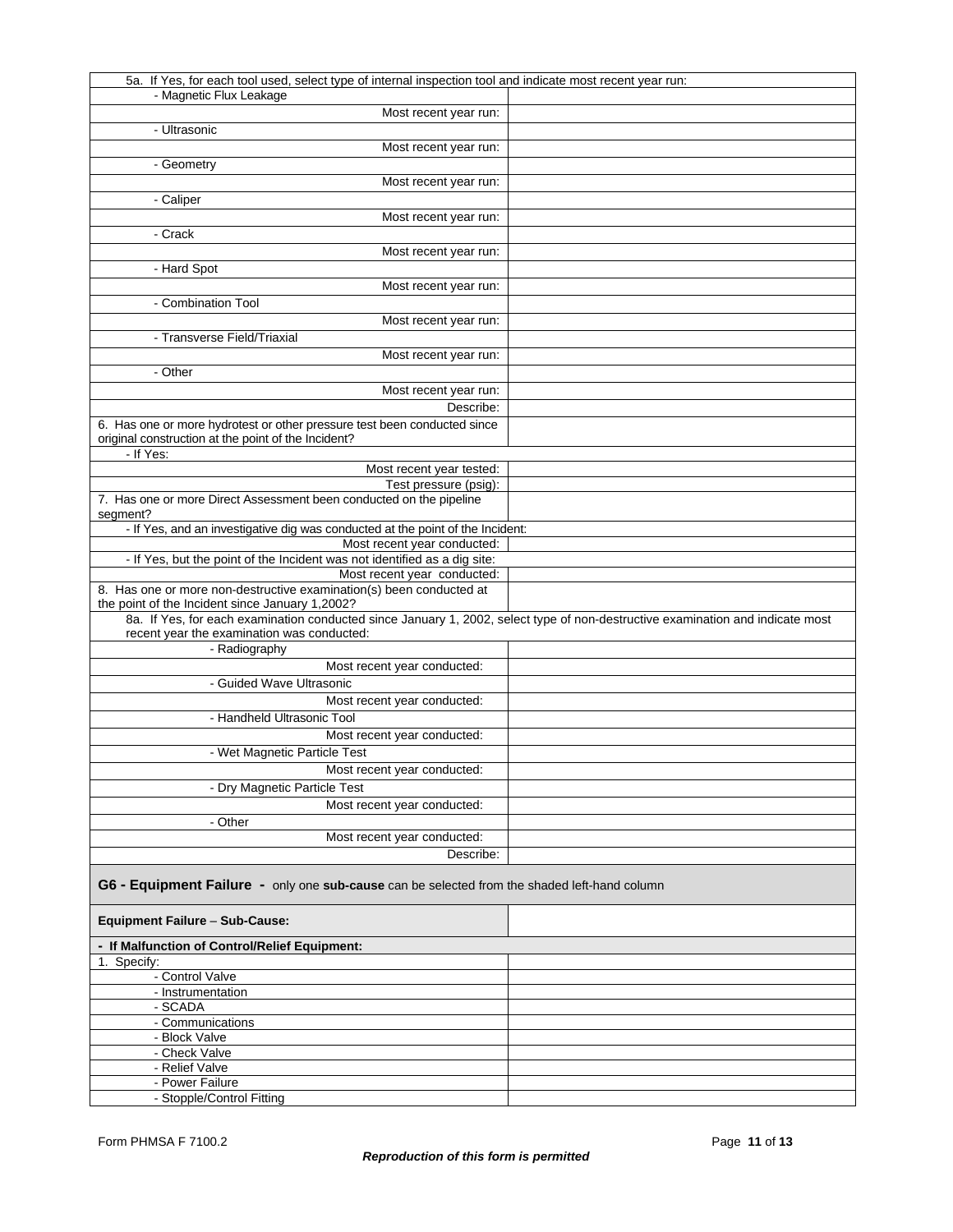| - Pressure Regulator                                                                            |  |  |
|-------------------------------------------------------------------------------------------------|--|--|
| - ESD System Failure                                                                            |  |  |
| - Other                                                                                         |  |  |
| - If Other, Describe:                                                                           |  |  |
| - If Compressor or Compressor-related Equipment:                                                |  |  |
| 2. Specify:                                                                                     |  |  |
| - If Other, Describe:                                                                           |  |  |
| - If Threaded Connection/Coupling Failure:                                                      |  |  |
| 3. Specify:                                                                                     |  |  |
| - If Other, Describe:                                                                           |  |  |
| - If Non-threaded Connection Failure:                                                           |  |  |
| 4. Specify:<br>- If Other, Describe:                                                            |  |  |
| - If Other Equipment Failure:                                                                   |  |  |
| 5. Describe:                                                                                    |  |  |
|                                                                                                 |  |  |
| Complete the following if any Equipment Failure sub-cause is selected.                          |  |  |
| 6. Additional factors that contributed to the equipment failure (select all that apply)         |  |  |
| - Excessive vibration                                                                           |  |  |
| - Overpressurization                                                                            |  |  |
| - No support or loss of support                                                                 |  |  |
| - Manufacturing defect                                                                          |  |  |
| - Loss of electricity                                                                           |  |  |
| - Improper installation                                                                         |  |  |
| - Mismatched items (different manufacturer for tubing and tubing                                |  |  |
| fittings)                                                                                       |  |  |
| - Dissimilar metals                                                                             |  |  |
| - Breakdown of soft goods due to compatibility issues with                                      |  |  |
| transported gas/fluid                                                                           |  |  |
| - Valve vault or valve can contributed to the release                                           |  |  |
| - Alarm/status failure                                                                          |  |  |
| - Misalignment                                                                                  |  |  |
| - Thermal stress                                                                                |  |  |
| - Other                                                                                         |  |  |
| - If Other, Describe:                                                                           |  |  |
|                                                                                                 |  |  |
| G7 - Incorrect Operation - only one sub-cause can be selected from the shaded left-hand column  |  |  |
|                                                                                                 |  |  |
| Incorrect Operation - Sub-Cause:                                                                |  |  |
| - If Underground Gas Storage, Pressure Vessel, or Cavern Allowed or Caused to Overpressure:     |  |  |
| 1. Specify:<br>- If Other, Describe:                                                            |  |  |
|                                                                                                 |  |  |
| - If Other Incorrect Operation:<br>2. Describe:                                                 |  |  |
|                                                                                                 |  |  |
| Complete the following if any Incorrect Operation sub-cause is selected.                        |  |  |
| 3. Was this Incident related to: (select all that apply)                                        |  |  |
| - Inadequate procedure<br>- No procedure established                                            |  |  |
| - Failure to follow procedure                                                                   |  |  |
| - Other:                                                                                        |  |  |
| - If Other, Describe:                                                                           |  |  |
| 4. What category type was the activity that caused the Incident:                                |  |  |
| 5. Was the task(s) that led to the Incident identified as a covered task in                     |  |  |
| your Operator Qualification Program?                                                            |  |  |
| 5a. If Yes, were the individuals performing the task(s) qualified for                           |  |  |
| the $task(s)$ ?                                                                                 |  |  |
| G8 - Other Incident Cause - only one sub-cause can be selected from the shaded left-hand column |  |  |
| <b>Other Incident Cause - Sub-Cause:</b>                                                        |  |  |
| - If Miscellaneous:                                                                             |  |  |
| 1. Describe:                                                                                    |  |  |
| - If Unknown:                                                                                   |  |  |
| 2. Specify:                                                                                     |  |  |